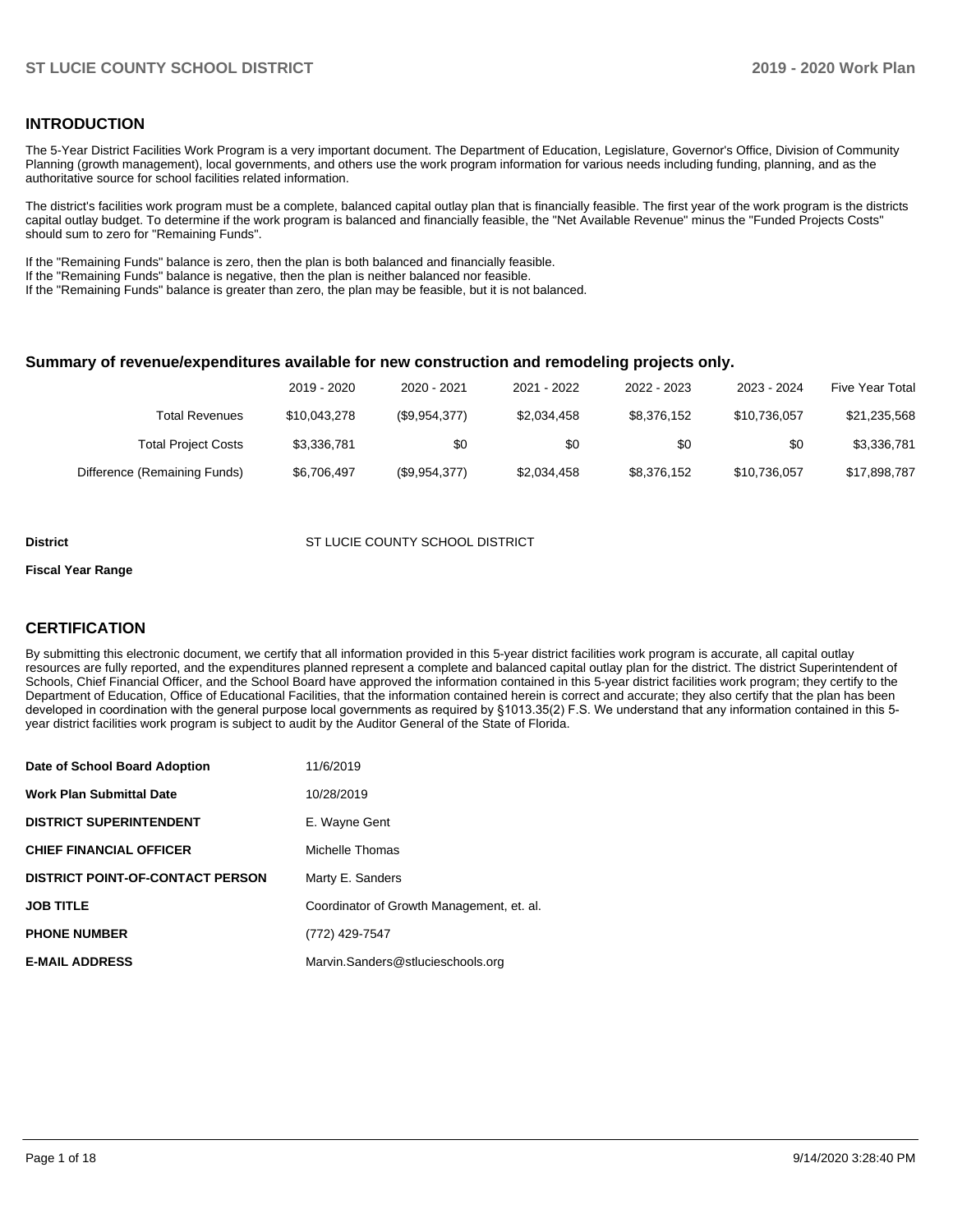# **Expenditures**

### **Expenditure for Maintenance, Repair and Renovation from 1.50-Mills and PECO**

Annually, prior to the adoption of the district school budget, each school board must prepare a tentative district facilities work program that includes a schedule of major repair and renovation projects necessary to maintain the educational and ancillary facilities of the district.

| Item                                                                                                                                                                                                                                                                                                                                                                                                                                                                                                                                                                                                                                                                                                                                                                                                                                                                                                                                                                                                                                                                                                                                                                                                                                                                                                                                         | 2019 - 2020<br><b>Actual Budget</b> | 2020 - 2021<br>Projected | 2021 - 2022<br>Projected | 2022 - 2023<br>Projected | 2023 - 2024<br>Projected | Total        |  |  |  |  |  |
|----------------------------------------------------------------------------------------------------------------------------------------------------------------------------------------------------------------------------------------------------------------------------------------------------------------------------------------------------------------------------------------------------------------------------------------------------------------------------------------------------------------------------------------------------------------------------------------------------------------------------------------------------------------------------------------------------------------------------------------------------------------------------------------------------------------------------------------------------------------------------------------------------------------------------------------------------------------------------------------------------------------------------------------------------------------------------------------------------------------------------------------------------------------------------------------------------------------------------------------------------------------------------------------------------------------------------------------------|-------------------------------------|--------------------------|--------------------------|--------------------------|--------------------------|--------------|--|--|--|--|--|
| <b>HVAC</b>                                                                                                                                                                                                                                                                                                                                                                                                                                                                                                                                                                                                                                                                                                                                                                                                                                                                                                                                                                                                                                                                                                                                                                                                                                                                                                                                  | \$11,706,243                        | \$14,107,498             | \$8,900,198              | \$2,900,198              | \$2,900,198              | \$40,514,335 |  |  |  |  |  |
| AGRITECH FARM, Allapattah Flats K-8 School, BAYSHORE ELEMENTARY, CHESTER A MOORE ELEMENTARY SCHOOL, Creative Arts<br>Locations:<br>Academy of St. Lucie, DALE CASSENS EDUCATIONAL COMPLEX, DAN MCCARTY SCHOOL, DISTRICT ADMINISTRATIVE COMPLEX,<br>FAIRLAWN ELEMENTARY, FLORESTA ELEMENTARY, FOREST GROVE MIDDLE, FORT PIERCE CENTRAL HIGH SCHOOL (NEW),<br>FORT PIERCE WESTWOOD SENIOR HIGH, FRANCES K SWEET ELEMENTARY, GARDEN CITY EARLY LEARNING ACADEMY,<br>LAKEWOOD PARK ELEMENTARY, LAWNWOOD ELEMENTARY, Lincoln Park Academy, MANATEE ACADEMY K-8, MARIPOSA<br>ELEMENTARY, MEANS COURT ADMINISTRATIVE CENTER, MORNINGSIDE ELEMENTARY, NORTH TRANSPORTATION COMPLEX,<br>NORTHPORT K-8 SCHOOL, OAK HAMMOCK K-8 SCHOOL, PARKWAY ELEMENTARY, PERFORMANCE BASED PREPARATORY<br>ACADEMY, PORT SAINT LUCIE ELEMENTARY, PORT SAINT LUCIE SENIOR HIGH, RIVERS EDGE ELEMENTARY, SAINT LUCIE<br>ELEMENTARY, SAINT LUCIE WEST CENTENNIAL SENIOR HIGH, SAINT LUCIE WEST K-8 SCHOOL, Samuel S. Gaines Academy of<br>Emerging Technologies, SAVANNA RIDGE ELEMENTARY, SOUTH TRANSPORTATION & MAINTENANCE COMPLEX, SOUTHERN OAKS<br>MIDDLE, SOUTHPORT MIDDLE, SUNRISE ALTERNATIVE, TREASURE COAST HIGH SCHOOL, VILLAGE GREEN ENVIRONMENTAL<br>STUDIES, WEATHERBEE ELEMENTARY, WEST GATE K-8 SCHOOL, WHITE CITY ELEMENTARY, WINDMILL POINT ELEMENTARY |                                     |                          |                          |                          |                          |              |  |  |  |  |  |
| Flooring                                                                                                                                                                                                                                                                                                                                                                                                                                                                                                                                                                                                                                                                                                                                                                                                                                                                                                                                                                                                                                                                                                                                                                                                                                                                                                                                     | \$73,379                            | \$72,555                 | \$72,555                 | \$72,555                 | \$72,555                 | \$363,599    |  |  |  |  |  |
| AGRITECH FARM, Allapattah Flats K-8 School, BAYSHORE ELEMENTARY, CHESTER A MOORE ELEMENTARY SCHOOL, Creative Arts<br>Locations:<br>Academy of St. Lucie, DALE CASSENS EDUCATIONAL COMPLEX, DAN MCCARTY SCHOOL, DISTRICT ADMINISTRATIVE COMPLEX,<br>FAIRLAWN ELEMENTARY, FLORESTA ELEMENTARY, FOREST GROVE MIDDLE, FORT PIERCE CENTRAL HIGH SCHOOL (NEW),<br>FORT PIERCE WESTWOOD SENIOR HIGH, FRANCES K SWEET ELEMENTARY, GARDEN CITY EARLY LEARNING ACADEMY,<br>LAKEWOOD PARK ELEMENTARY, LAWNWOOD ELEMENTARY, Lincoln Park Academy, MANATEE ACADEMY K-8, MARIPOSA<br>ELEMENTARY, MEANS COURT ADMINISTRATIVE CENTER, MORNINGSIDE ELEMENTARY, NORTH TRANSPORTATION COMPLEX,<br>NORTHPORT K-8 SCHOOL, OAK HAMMOCK K-8 SCHOOL, PARKWAY ELEMENTARY, PERFORMANCE BASED PREPARATORY<br>ACADEMY, PORT SAINT LUCIE ELEMENTARY, PORT SAINT LUCIE SENIOR HIGH, RIVERS EDGE ELEMENTARY, SAINT LUCIE<br>ELEMENTARY, SAINT LUCIE WEST CENTENNIAL SENIOR HIGH, SAINT LUCIE WEST K-8 SCHOOL, Samuel S. Gaines Academy of<br>Emerging Technologies, SAVANNA RIDGE ELEMENTARY, SOUTH TRANSPORTATION & MAINTENANCE COMPLEX, SOUTHERN OAKS<br>MIDDLE, SOUTHPORT MIDDLE, SUNRISE ALTERNATIVE, TREASURE COAST HIGH SCHOOL, VILLAGE GREEN ENVIRONMENTAL<br>STUDIES, WEATHERBEE ELEMENTARY, WEST GATE K-8 SCHOOL, WHITE CITY ELEMENTARY, WINDMILL POINT ELEMENTARY |                                     |                          |                          |                          |                          |              |  |  |  |  |  |
| Roofing                                                                                                                                                                                                                                                                                                                                                                                                                                                                                                                                                                                                                                                                                                                                                                                                                                                                                                                                                                                                                                                                                                                                                                                                                                                                                                                                      | \$257,588                           | \$12,878,613             | \$8,617,613              | \$10,363,613             | \$9.106.613              | \$41,224,040 |  |  |  |  |  |
| AGRITECH FARM, Allapattah Flats K-8 School, BAYSHORE ELEMENTARY, CHESTER A MOORE ELEMENTARY SCHOOL, Creative Arts<br>Locations:<br>Academy of St. Lucie, DALE CASSENS EDUCATIONAL COMPLEX, DAN MCCARTY SCHOOL, DISTRICT ADMINISTRATIVE COMPLEX,<br>FAIRLAWN ELEMENTARY, FLORESTA ELEMENTARY, FOREST GROVE MIDDLE, FORT PIERCE CENTRAL HIGH SCHOOL (NEW),<br>FORT PIERCE WESTWOOD SENIOR HIGH, FRANCES K SWEET ELEMENTARY, GARDEN CITY EARLY LEARNING ACADEMY,<br>LAKEWOOD PARK ELEMENTARY, LAWNWOOD ELEMENTARY, Lincoln Park Academy, MANATEE ACADEMY K-8, MARIPOSA<br>ELEMENTARY, MEANS COURT ADMINISTRATIVE CENTER, MORNINGSIDE ELEMENTARY, NORTH TRANSPORTATION COMPLEX,<br>NORTHPORT K-8 SCHOOL, OAK HAMMOCK K-8 SCHOOL, PARKWAY ELEMENTARY, PERFORMANCE BASED PREPARATORY<br>ACADEMY, PORT SAINT LUCIE ELEMENTARY, PORT SAINT LUCIE SENIOR HIGH, RIVERS EDGE ELEMENTARY, SAINT LUCIE<br>ELEMENTARY, SAINT LUCIE WEST CENTENNIAL SENIOR HIGH, SAINT LUCIE WEST K-8 SCHOOL, Samuel S. Gaines Academy of<br>Emerging Technologies, SAVANNA RIDGE ELEMENTARY, SOUTH TRANSPORTATION & MAINTENANCE COMPLEX, SOUTHERN OAKS<br>MIDDLE, SOUTHPORT MIDDLE, SUNRISE ALTERNATIVE, TREASURE COAST HIGH SCHOOL, VILLAGE GREEN ENVIRONMENTAL<br>STUDIES, WEATHERBEE ELEMENTARY, WEST GATE K-8 SCHOOL, WHITE CITY ELEMENTARY, WINDMILL POINT ELEMENTARY |                                     |                          |                          |                          |                          |              |  |  |  |  |  |
| Safety to Life                                                                                                                                                                                                                                                                                                                                                                                                                                                                                                                                                                                                                                                                                                                                                                                                                                                                                                                                                                                                                                                                                                                                                                                                                                                                                                                               | \$989,705                           | \$978,134                | \$978,134                | \$978,134                | \$978,134                | \$4,902,241  |  |  |  |  |  |
| AGRITECH FARM, Allapattah Flats K-8 School, BAYSHORE ELEMENTARY, CHESTER A MOORE ELEMENTARY SCHOOL, Creative Arts<br>Locations:<br>Academy of St. Lucie, DALE CASSENS EDUCATIONAL COMPLEX, DAN MCCARTY SCHOOL, DISTRICT ADMINISTRATIVE COMPLEX,<br>FAIRLAWN ELEMENTARY, FLORESTA ELEMENTARY, FOREST GROVE MIDDLE, FORT PIERCE CENTRAL HIGH SCHOOL (NEW),<br>FORT PIERCE WESTWOOD SENIOR HIGH, FRANCES K SWEET ELEMENTARY, GARDEN CITY EARLY LEARNING ACADEMY,<br>LAKEWOOD PARK ELEMENTARY, LAWNWOOD ELEMENTARY, Lincoln Park Academy, MANATEE ACADEMY K-8, MARIPOSA<br>ELEMENTARY, MEANS COURT ADMINISTRATIVE CENTER, MORNINGSIDE ELEMENTARY, NORTH TRANSPORTATION COMPLEX,<br>NORTHPORT K-8 SCHOOL, OAK HAMMOCK K-8 SCHOOL, PARKWAY ELEMENTARY, PERFORMANCE BASED PREPARATORY<br>ACADEMY, PORT SAINT LUCIE ELEMENTARY, PORT SAINT LUCIE SENIOR HIGH, RIVERS EDGE ELEMENTARY, SAINT LUCIE<br>ELEMENTARY, SAINT LUCIE WEST CENTENNIAL SENIOR HIGH, SAINT LUCIE WEST K-8 SCHOOL, Samuel S, Gaines Academy of<br>Emerging Technologies, SAVANNA RIDGE ELEMENTARY, SOUTH TRANSPORTATION & MAINTENANCE COMPLEX, SOUTHERN OAKS<br>MIDDLE, SOUTHPORT MIDDLE, SUNRISE ALTERNATIVE, TREASURE COAST HIGH SCHOOL, VILLAGE GREEN ENVIRONMENTAL<br>STUDIES, WEATHERBEE ELEMENTARY, WEST GATE K-8 SCHOOL, WHITE CITY ELEMENTARY, WINDMILL POINT ELEMENTARY |                                     |                          |                          |                          |                          |              |  |  |  |  |  |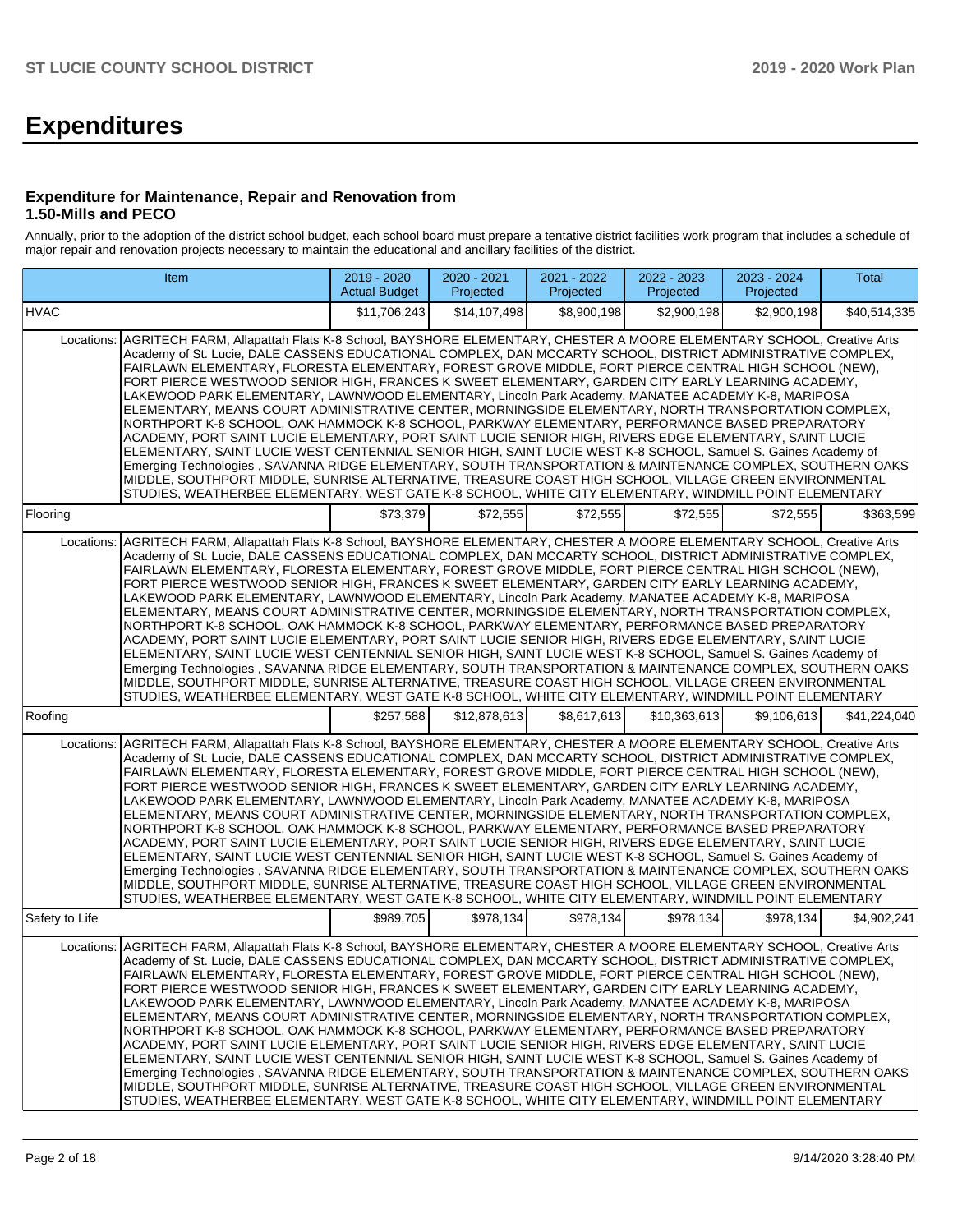| Fencing                          |                                                                                                                                                                                                                                                                                                                                                                                                                                                                                                                                                                                                                                                                                                                                                                                                                                                                                                                                                                                                                                                                                                                                                                                                                                                                                                                                              | \$116,713 | \$116,713 | \$116,713 | \$116,713 | \$116,713 | \$583.565   |
|----------------------------------|----------------------------------------------------------------------------------------------------------------------------------------------------------------------------------------------------------------------------------------------------------------------------------------------------------------------------------------------------------------------------------------------------------------------------------------------------------------------------------------------------------------------------------------------------------------------------------------------------------------------------------------------------------------------------------------------------------------------------------------------------------------------------------------------------------------------------------------------------------------------------------------------------------------------------------------------------------------------------------------------------------------------------------------------------------------------------------------------------------------------------------------------------------------------------------------------------------------------------------------------------------------------------------------------------------------------------------------------|-----------|-----------|-----------|-----------|-----------|-------------|
| Locations:                       | AGRITECH FARM, Allapattah Flats K-8 School, BAYSHORE ELEMENTARY, CHESTER A MOORE ELEMENTARY SCHOOL, Creative Arts<br>Academy of St. Lucie, DALE CASSENS EDUCATIONAL COMPLEX, DAN MCCARTY SCHOOL, DISTRICT ADMINISTRATIVE COMPLEX,<br>FAIRLAWN ELEMENTARY, FLORESTA ELEMENTARY, FOREST GROVE MIDDLE, FORT PIERCE CENTRAL HIGH SCHOOL (NEW),<br>FORT PIERCE WESTWOOD SENIOR HIGH, FRANCES K SWEET ELEMENTARY, GARDEN CITY EARLY LEARNING ACADEMY,<br>LAKEWOOD PARK ELEMENTARY, LAWNWOOD ELEMENTARY, Lincoln Park Academy, MANATEE ACADEMY K-8, MARIPOSA<br>ELEMENTARY, MEANS COURT ADMINISTRATIVE CENTER, MORNINGSIDE ELEMENTARY, NORTH TRANSPORTATION COMPLEX,<br>NORTHPORT K-8 SCHOOL, OAK HAMMOCK K-8 SCHOOL, PARKWAY ELEMENTARY, PERFORMANCE BASED PREPARATORY<br>ACADEMY, PORT SAINT LUCIE ELEMENTARY, PORT SAINT LUCIE SENIOR HIGH, RIVERS EDGE ELEMENTARY, SAINT LUCIE<br>ELEMENTARY, SAINT LUCIE WEST CENTENNIAL SENIOR HIGH, SAINT LUCIE WEST K-8 SCHOOL, Samuel S. Gaines Academy of<br>Emerging Technologies, SAVANNA RIDGE ELEMENTARY, SOUTH TRANSPORTATION & MAINTENANCE COMPLEX, SOUTHERN OAKS<br>MIDDLE, SOUTHPORT MIDDLE, SUNRISE ALTERNATIVE, TREASURE COAST HIGH SCHOOL, VILLAGE GREEN ENVIRONMENTAL<br>STUDIES, WEATHERBEE ELEMENTARY, WEST GATE K-8 SCHOOL, WHITE CITY ELEMENTARY, WINDMILL POINT ELEMENTARY               |           |           |           |           |           |             |
| Parking                          |                                                                                                                                                                                                                                                                                                                                                                                                                                                                                                                                                                                                                                                                                                                                                                                                                                                                                                                                                                                                                                                                                                                                                                                                                                                                                                                                              | \$200,000 | \$0       | \$0       | \$0       | \$0       | \$200,000   |
| Locations:                       | LAWNWOOD ELEMENTARY, SAVANNA RIDGE ELEMENTARY                                                                                                                                                                                                                                                                                                                                                                                                                                                                                                                                                                                                                                                                                                                                                                                                                                                                                                                                                                                                                                                                                                                                                                                                                                                                                                |           |           |           |           |           |             |
| Electrical                       |                                                                                                                                                                                                                                                                                                                                                                                                                                                                                                                                                                                                                                                                                                                                                                                                                                                                                                                                                                                                                                                                                                                                                                                                                                                                                                                                              | \$739,165 | \$561,790 | \$561,790 | \$561,790 | \$561,790 | \$2,986,325 |
|                                  | Locations:   AGRITECH FARM, Allapattah Flats K-8 School, BAYSHORE ELEMENTARY, CHESTER A MOORE ELEMENTARY SCHOOL, Creative Arts<br>Academy of St. Lucie, DALE CASSENS EDUCATIONAL COMPLEX, DAN MCCARTY SCHOOL, DISTRICT ADMINISTRATIVE COMPLEX,<br>FAIRLAWN ELEMENTARY, FLORESTA ELEMENTARY, FOREST GROVE MIDDLE, FORT PIERCE CENTRAL HIGH SCHOOL (NEW),<br>FORT PIERCE WESTWOOD SENIOR HIGH, FRANCES K SWEET ELEMENTARY, GARDEN CITY EARLY LEARNING ACADEMY,<br>LAKEWOOD PARK ELEMENTARY, LAWNWOOD ELEMENTARY, Lincoln Park Academy, MANATEE ACADEMY K-8, MARIPOSA<br>ELEMENTARY, MEANS COURT ADMINISTRATIVE CENTER, MORNINGSIDE ELEMENTARY, NORTH TRANSPORTATION COMPLEX,<br>NORTHPORT K-8 SCHOOL, OAK HAMMOCK K-8 SCHOOL, PARKWAY ELEMENTARY, PERFORMANCE BASED PREPARATORY<br>ACADEMY, PORT SAINT LUCIE ELEMENTARY, PORT SAINT LUCIE SENIOR HIGH, RIVERS EDGE ELEMENTARY, SAINT LUCIE<br>ELEMENTARY, SAINT LUCIE WEST CENTENNIAL SENIOR HIGH, SAINT LUCIE WEST K-8 SCHOOL, Samuel S. Gaines Academy of<br>Emerging Technologies , SAVANNA RIDGE ELEMENTARY, SOUTH TRANSPORTATION & MAINTENANCE COMPLEX, SOUTHERN OAKS<br>MIDDLE, SOUTHPORT MIDDLE, SUNRISE ALTERNATIVE, TREASURE COAST HIGH SCHOOL, VILLAGE GREEN ENVIRONMENTAL<br>STUDIES, WEATHERBEE ELEMENTARY, WEST GATE K-8 SCHOOL, WHITE CITY ELEMENTARY, WINDMILL POINT ELEMENTARY |           |           |           |           |           |             |
| Fire Alarm                       |                                                                                                                                                                                                                                                                                                                                                                                                                                                                                                                                                                                                                                                                                                                                                                                                                                                                                                                                                                                                                                                                                                                                                                                                                                                                                                                                              | \$265,806 | \$265,806 | \$265,806 | \$265,806 | \$265,806 | \$1,329,030 |
| Locations:                       | AGRITECH FARM, Allapattah Flats K-8 School, BAYSHORE ELEMENTARY, CHESTER A MOORE ELEMENTARY SCHOOL, Creative Arts<br>Academy of St. Lucie, DALE CASSENS EDUCATIONAL COMPLEX, DAN MCCARTY SCHOOL, DISTRICT ADMINISTRATIVE COMPLEX,<br>FAIRLAWN ELEMENTARY, FLORESTA ELEMENTARY, FOREST GROVE MIDDLE, FORT PIERCE CENTRAL HIGH SCHOOL (NEW),<br>FORT PIERCE WESTWOOD SENIOR HIGH, FRANCES K SWEET ELEMENTARY, GARDEN CITY EARLY LEARNING ACADEMY,<br>LAKEWOOD PARK ELEMENTARY, LAWNWOOD ELEMENTARY, Lincoln Park Academy, MANATEE ACADEMY K-8, MARIPOSA<br>ELEMENTARY, MEANS COURT ADMINISTRATIVE CENTER, MORNINGSIDE ELEMENTARY, NORTH TRANSPORTATION COMPLEX,<br>NORTHPORT K-8 SCHOOL, OAK HAMMOCK K-8 SCHOOL, PARKWAY ELEMENTARY, PERFORMANCE BASED PREPARATORY<br>ACADEMY, PORT SAINT LUCIE ELEMENTARY, PORT SAINT LUCIE SENIOR HIGH, RIVERS EDGE ELEMENTARY, SAINT LUCIE<br>ELEMENTARY, SAINT LUCIE WEST CENTENNIAL SENIOR HIGH, SAINT LUCIE WEST K-8 SCHOOL, Samuel S. Gaines Academy of<br>Emerging Technologies, SAVANNA RIDGE ELEMENTARY, SOUTH TRANSPORTATION & MAINTENANCE COMPLEX, SOUTHERN OAKS<br>MIDDLE, SOUTHPORT MIDDLE, SUNRISE ALTERNATIVE, TREASURE COAST HIGH SCHOOL, VILLAGE GREEN ENVIRONMENTAL<br>STUDIES, WEATHERBEE ELEMENTARY, WEST GATE K-8 SCHOOL, WHITE CITY ELEMENTARY, WINDMILL POINT ELEMENTARY               |           |           |           |           |           |             |
| Telephone/Intercom System        |                                                                                                                                                                                                                                                                                                                                                                                                                                                                                                                                                                                                                                                                                                                                                                                                                                                                                                                                                                                                                                                                                                                                                                                                                                                                                                                                              | \$133,090 | \$100,000 | \$100,000 | \$100,000 | \$100,000 | \$533,090   |
| <b>Closed Circuit Television</b> | Locations: AGRITECH FARM, Allapattah Flats K-8 School, BAYSHORE ELEMENTARY, CHESTER A MOORE ELEMENTARY SCHOOL, Creative Arts<br>Academy of St. Lucie, DALE CASSENS EDUCATIONAL COMPLEX, DAN MCCARTY SCHOOL, DISTRICT ADMINISTRATIVE COMPLEX,<br>FAIRLAWN ELEMENTARY, FLORESTA ELEMENTARY, FOREST GROVE MIDDLE, FORT PIERCE CENTRAL HIGH SCHOOL (NEW),<br>FORT PIERCE WESTWOOD SENIOR HIGH, FRANCES K SWEET ELEMENTARY, GARDEN CITY EARLY LEARNING ACADEMY,<br>LAKEWOOD PARK ELEMENTARY, LAWNWOOD ELEMENTARY, Lincoln Park Academy, MANATEE ACADEMY K-8, MARIPOSA<br>ELEMENTARY, MEANS COURT ADMINISTRATIVE CENTER, MORNINGSIDE ELEMENTARY, NORTH TRANSPORTATION COMPLEX,<br>NORTHPORT K-8 SCHOOL, OAK HAMMOCK K-8 SCHOOL, PARKWAY ELEMENTARY, PERFORMANCE BASED PREPARATORY<br>ACADEMY, PORT SAINT LUCIE ELEMENTARY, PORT SAINT LUCIE SENIOR HIGH, RIVERS EDGE ELEMENTARY, SAINT LUCIE<br>ELEMENTARY, SAINT LUCIE WEST CENTENNIAL SENIOR HIGH, SAINT LUCIE WEST K-8 SCHOOL, Samuel S. Gaines Academy of<br>Emerging Technologies , SAVANNA RIDGE ELEMENTARY, SOUTH TRANSPORTATION & MAINTENANCE COMPLEX, SOUTHERN OAKS<br>MIDDLE, SOUTHPORT MIDDLE, SUNRISE ALTERNATIVE, TREASURE COAST HIGH SCHOOL, VILLAGE GREEN ENVIRONMENTAL<br>STUDIES, WEATHERBEE ELEMENTARY, WEST GATE K-8 SCHOOL, WHITE CITY ELEMENTARY, WINDMILL POINT ELEMENTARY   | \$718,915 | \$640,316 | \$640,316 | \$640,316 | \$640,316 | \$3,280,179 |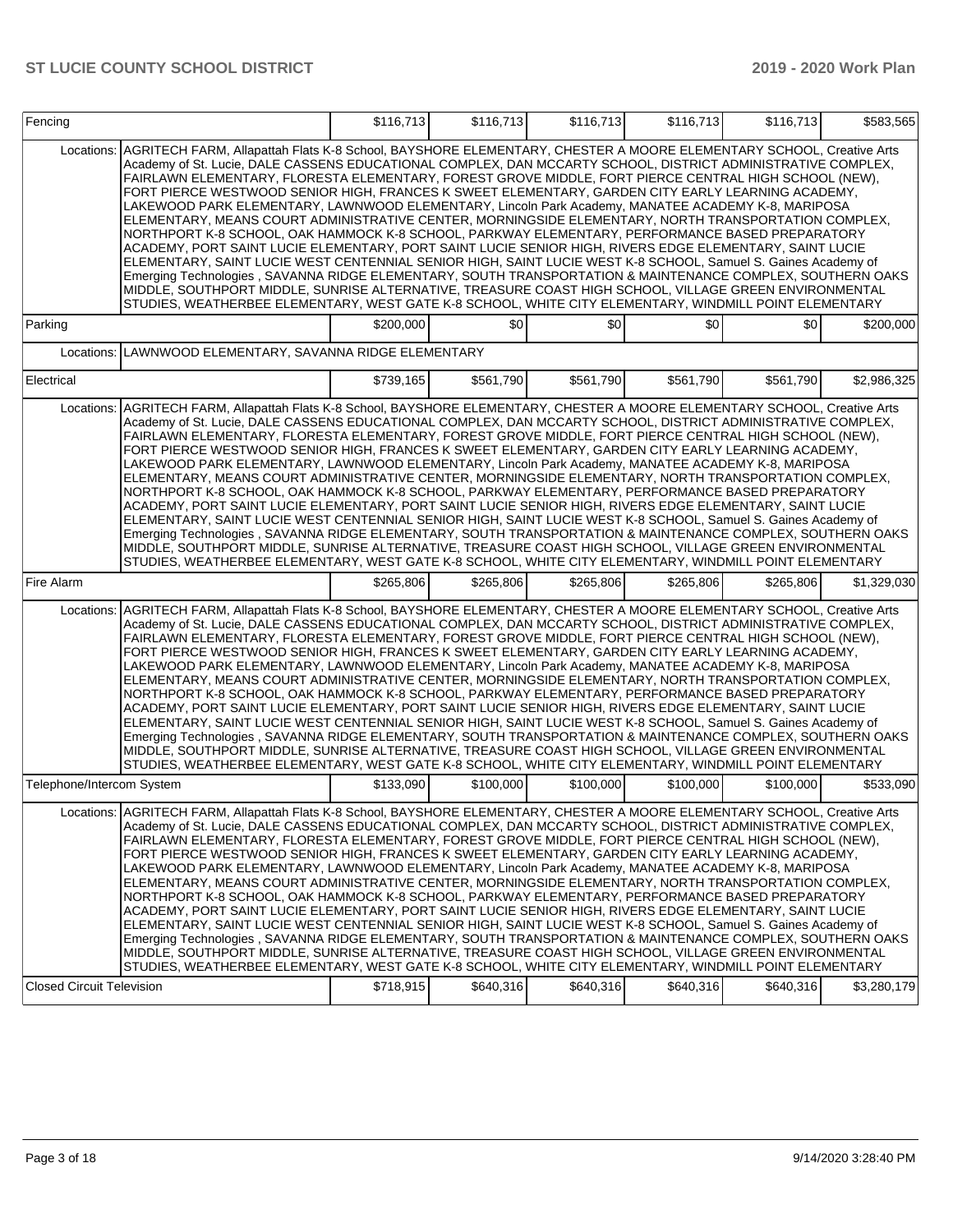| Locations:         | AGRITECH FARM, Allapattah Flats K-8 School, BAYSHORE ELEMENTARY, CHESTER A MOORE ELEMENTARY SCHOOL, Creative Arts<br>Academy of St. Lucie, DALE CASSENS EDUCATIONAL COMPLEX, DAN MCCARTY SCHOOL, DISTRICT ADMINISTRATIVE COMPLEX,<br>FAIRLAWN ELEMENTARY, FLORESTA ELEMENTARY, FOREST GROVE MIDDLE, FORT PIERCE CENTRAL HIGH SCHOOL (NEW),<br>FORT PIERCE WESTWOOD SENIOR HIGH, FRANCES K SWEET ELEMENTARY, GARDEN CITY EARLY LEARNING ACADEMY,<br>LAKEWOOD PARK ELEMENTARY, LAWNWOOD ELEMENTARY, Lincoln Park Academy, MANATEE ACADEMY K-8, MARIPOSA<br>ELEMENTARY, MEANS COURT ADMINISTRATIVE CENTER, MORNINGSIDE ELEMENTARY, NORTH TRANSPORTATION COMPLEX,<br>NORTHPORT K-8 SCHOOL, OAK HAMMOCK K-8 SCHOOL, PARKWAY ELEMENTARY, PERFORMANCE BASED PREPARATORY<br>ACADEMY, PORT SAINT LUCIE ELEMENTARY, PORT SAINT LUCIE SENIOR HIGH, RIVERS EDGE ELEMENTARY, SAINT LUCIE<br>ELEMENTARY, SAINT LUCIE WEST CENTENNIAL SENIOR HIGH, SAINT LUCIE WEST K-8 SCHOOL, Samuel S. Gaines Academy of<br>Emerging Technologies, SAVANNA RIDGE ELEMENTARY, SOUTH TRANSPORTATION & MAINTENANCE COMPLEX, SOUTHERN OAKS<br>MIDDLE, SOUTHPORT MIDDLE, SUNRISE ALTERNATIVE, TREASURE COAST HIGH SCHOOL, VILLAGE GREEN ENVIRONMENTAL<br>STUDIES, WEATHERBEE ELEMENTARY, WEST GATE K-8 SCHOOL, WHITE CITY ELEMENTARY, WINDMILL POINT ELEMENTARY            |              |              |              |              |              |               |
|--------------------|-------------------------------------------------------------------------------------------------------------------------------------------------------------------------------------------------------------------------------------------------------------------------------------------------------------------------------------------------------------------------------------------------------------------------------------------------------------------------------------------------------------------------------------------------------------------------------------------------------------------------------------------------------------------------------------------------------------------------------------------------------------------------------------------------------------------------------------------------------------------------------------------------------------------------------------------------------------------------------------------------------------------------------------------------------------------------------------------------------------------------------------------------------------------------------------------------------------------------------------------------------------------------------------------------------------------------------------------|--------------|--------------|--------------|--------------|--------------|---------------|
| Paint              |                                                                                                                                                                                                                                                                                                                                                                                                                                                                                                                                                                                                                                                                                                                                                                                                                                                                                                                                                                                                                                                                                                                                                                                                                                                                                                                                           | \$310,470    | \$350,470    | \$310,470    | \$310,470    | \$310,470    | \$1,592,350   |
| Locations:         | AGRITECH FARM, Allapattah Flats K-8 School, BAYSHORE ELEMENTARY, CHESTER A MOORE ELEMENTARY SCHOOL, Creative Arts<br>Academy of St. Lucie, DALE CASSENS EDUCATIONAL COMPLEX, DAN MCCARTY SCHOOL, DISTRICT ADMINISTRATIVE COMPLEX,<br>FAIRLAWN ELEMENTARY. FLORESTA ELEMENTARY. FOREST GROVE MIDDLE. FORT PIERCE CENTRAL HIGH SCHOOL (NEW).<br>FORT PIERCE WESTWOOD SENIOR HIGH, FRANCES K SWEET ELEMENTARY, GARDEN CITY EARLY LEARNING ACADEMY,<br>LAKEWOOD PARK ELEMENTARY, LAWNWOOD ELEMENTARY, Lincoln Park Academy, MANATEE ACADEMY K-8, MARIPOSA<br>ELEMENTARY, MEANS COURT ADMINISTRATIVE CENTER, MORNINGSIDE ELEMENTARY, NORTH TRANSPORTATION COMPLEX,<br>NORTHPORT K-8 SCHOOL, OAK HAMMOCK K-8 SCHOOL, PARKWAY ELEMENTARY, PERFORMANCE BASED PREPARATORY<br>ACADEMY, PORT SAINT LUCIE ELEMENTARY, PORT SAINT LUCIE SENIOR HIGH, RIVERS EDGE ELEMENTARY, SAINT LUCIE<br>ELEMENTARY, SAINT LUCIE WEST CENTENNIAL SENIOR HIGH, SAINT LUCIE WEST K-8 SCHOOL, Samuel S. Gaines Academy of<br>Emerging Technologies, SAVANNA RIDGE ELEMENTARY, SOUTH TRANSPORTATION & MAINTENANCE COMPLEX, SOUTHERN OAKS<br>MIDDLE, SOUTHPORT MIDDLE, SUNRISE ALTERNATIVE, TREASURE COAST HIGH SCHOOL, VILLAGE GREEN ENVIRONMENTAL<br>STUDIES, WEATHERBEE ELEMENTARY, WEST GATE K-8 SCHOOL, WHITE CITY ELEMENTARY, WINDMILL POINT ELEMENTARY            |              |              |              |              |              |               |
| Maintenance/Repair |                                                                                                                                                                                                                                                                                                                                                                                                                                                                                                                                                                                                                                                                                                                                                                                                                                                                                                                                                                                                                                                                                                                                                                                                                                                                                                                                           | \$11,239,338 | \$2,072,994  | \$1,572,994  | \$1,572,994  | \$1,572,994  | \$18.031.314  |
|                    | Locations: AGRITECH FARM, Allapattah Flats K-8 School, BAYSHORE ELEMENTARY, CHESTER A MOORE ELEMENTARY SCHOOL, Creative Arts<br>Academy of St. Lucie, DALE CASSENS EDUCATIONAL COMPLEX, DAN MCCARTY SCHOOL, DISTRICT ADMINISTRATIVE COMPLEX,<br>FAIRLAWN ELEMENTARY, FLORESTA ELEMENTARY, FOREST GROVE MIDDLE, FORT PIERCE CENTRAL HIGH SCHOOL (NEW),<br>FORT PIERCE WESTWOOD SENIOR HIGH, FRANCES K SWEET ELEMENTARY, GARDEN CITY EARLY LEARNING ACADEMY,<br>LAKEWOOD PARK ELEMENTARY, LAWNWOOD ELEMENTARY, Lincoln Park Academy, MANATEE ACADEMY K-8, MARIPOSA<br>ELEMENTARY, MEANS COURT ADMINISTRATIVE CENTER, MORNINGSIDE ELEMENTARY, NORTH TRANSPORTATION COMPLEX,<br>NORTHPORT K-8 SCHOOL, OAK HAMMOCK K-8 SCHOOL, PARKWAY ELEMENTARY, PERFORMANCE BASED PREPARATORY<br>ACADEMY, PORT SAINT LUCIE ELEMENTARY, PORT SAINT LUCIE SENIOR HIGH, RIVERS EDGE ELEMENTARY, SAINT LUCIE<br>ELEMENTARY, SAINT LUCIE WEST CENTENNIAL SENIOR HIGH, SAINT LUCIE WEST K-8 SCHOOL, Samuel S. Gaines Academy of<br>Emerging Technologies, SAVANNA RIDGE ELEMENTARY, SOUTH TRANSPORTATION & MAINTENANCE COMPLEX, SOUTHERN OAKS<br>MIDDLE, SOUTHPORT MIDDLE, SUNRISE ALTERNATIVE, TREASURE COAST HIGH SCHOOL, VILLAGE GREEN ENVIRONMENTAL<br>STUDIES, WEATHERBEE ELEMENTARY, WEST GATE K-8 SCHOOL, WHITE CITY ELEMENTARY, WINDMILL POINT ELEMENTARY |              |              |              |              |              |               |
|                    | <b>Sub Total:</b>                                                                                                                                                                                                                                                                                                                                                                                                                                                                                                                                                                                                                                                                                                                                                                                                                                                                                                                                                                                                                                                                                                                                                                                                                                                                                                                         | \$26.750.412 | \$32.144.889 | \$22,136,589 | \$17,882,589 | \$16,625,589 | \$115,540,068 |

| <b>IPECO Maintenance Expenditures</b> | \$0          | \$0               | \$0          | ሶሳ<br>JО     | \$0          | \$0           |
|---------------------------------------|--------------|-------------------|--------------|--------------|--------------|---------------|
| 1.50 Mill Sub Total:                  | \$30,641,381 | 144,889<br>\$32,1 | \$22,136,589 | \$17,882,589 | \$16,625,589 | \$119,431,037 |

| Other Items                                                     | $2019 - 2020$<br><b>Actual Budget</b> | $2020 - 2021$<br>Projected | 2021 - 2022<br>Projected | $2022 - 2023$<br>Projected | 2023 - 2024<br>Projected | <b>Total</b>  |  |  |  |
|-----------------------------------------------------------------|---------------------------------------|----------------------------|--------------------------|----------------------------|--------------------------|---------------|--|--|--|
| Charter school 1.5mil pass-thru (Palm Pointe FAU<br>Lab School) | \$1,235,443                           | \$0                        | \$0                      | \$0                        | \$0                      | \$1,235,443   |  |  |  |
| Locations DISTRICT ADMINISTRATIVE COMPLEX                       |                                       |                            |                          |                            |                          |               |  |  |  |
| Charter school flow thru (as of 9/30/19)                        | \$2,655,526                           | \$0                        | \$0                      | \$0                        | \$0                      | \$2,655,526   |  |  |  |
| Locations IDISTRICT ADMINISTRATIVE COMPLEX                      |                                       |                            |                          |                            |                          |               |  |  |  |
| Total:                                                          | \$30,641,381                          | \$32,144,889               | \$22,136,589             | \$17,882,589               | \$16,625,589             | \$119,431,037 |  |  |  |

## **Local 1.50 Mill Expenditure For Maintenance, Repair and Renovation**

Anticipated expenditures expected from local funding sources over the years covered by the current work plan.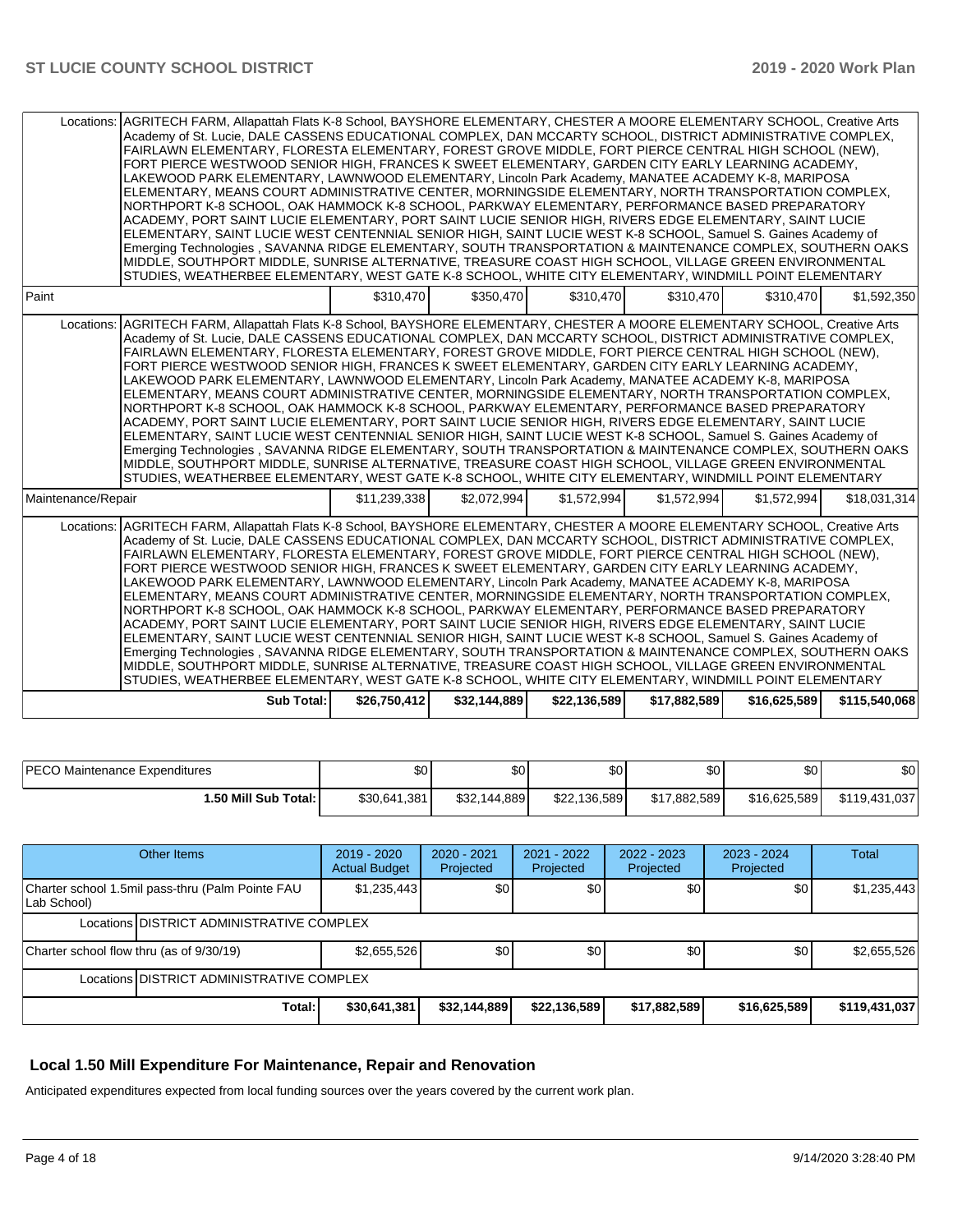| Item                                                         | 2019 - 2020<br><b>Actual Budget</b> | 2020 - 2021<br>Projected | 2021 - 2022<br>Projected | 2022 - 2023<br>Projected | $2023 - 2024$<br>Projected | <b>Total</b>  |
|--------------------------------------------------------------|-------------------------------------|--------------------------|--------------------------|--------------------------|----------------------------|---------------|
| Remaining Maint and Repair from 1.5 Mills                    | \$30,641,381                        | \$32,144,889             | \$22,136,589             | \$17,882,589             | \$16,625,589               | \$119,431,037 |
| Maintenance/Repair Salaries                                  | \$4,830,379                         | \$4,830,379              | \$4,830,379              | \$4,830,379              | \$4,830,379                | \$24,151,895  |
| School Bus Purchases                                         | \$6,925,130                         | \$3,500,000              | \$3,500,000              | \$3,500,000              | \$3,500,000                | \$20,925,130  |
| <b>Other Vehicle Purchases</b>                               | \$280,105                           | \$280,105                | \$280,105                | \$280,105                | \$280,105                  | \$1,400,525   |
| Capital Outlay Equipment                                     | \$5,180,682                         | \$4,437,131              | \$4,437,131              | \$4,437,131              | \$4,437,131                | \$22,929,206  |
| <b>Rent/Lease Payments</b>                                   | \$60,980                            | \$60,980                 | \$60,980                 | \$60,980                 | \$60,980                   | \$304,900     |
| <b>COP Debt Service</b>                                      | \$25,549,894                        | \$25,549,894             | \$25,549,894             | \$25,549,894             | \$25,549,894               | \$127,749,470 |
| Rent/Lease Relocatables                                      | \$0                                 | \$0                      | \$0                      | \$0                      | \$0                        | \$0           |
| <b>Environmental Problems</b>                                | \$569,814                           | \$341,782                | \$341,782                | \$341,782                | \$341,782                  | \$1,936,942   |
| ls.1011.14 Debt Service                                      | \$2,760,000                         | \$2,930,000              | \$3,015,000              | \$3,105,000              | \$3,190,000                | \$15,000,000  |
| Special Facilities Construction Account                      | \$0                                 | \$0                      | \$0                      | \$0                      | \$0                        | \$0           |
| Premiums for Property Casualty Insurance - 1011.71<br>(4a,b) | \$0                                 | \$0                      | \$0                      | \$0                      | \$0                        | \$0           |
| Qualified School Construction Bonds (QSCB)                   | \$0                                 | \$0                      | \$0                      | \$0                      | \$0                        | \$0           |
| Qualified Zone Academy Bonds (QZAB)                          | \$0                                 | \$0                      | \$0                      | \$0                      | \$0                        | \$0           |
| <b>Local Expenditure Totals:</b>                             | \$76,798,365                        | \$74,075,160             | \$64,151,860             | \$59,987,860             | \$58,815,860               | \$333,829,105 |

# **Revenue**

#### **1.50 Mill Revenue Source**

Schedule of Estimated Capital Outlay Revenue from each currently approved source which is estimated to be available for expenditures on the projects included in the tentative district facilities work program. All amounts are NET after considering carryover balances, interest earned, new COP's, 1011.14 and 1011.15 loans, etc. Districts cannot use 1.5-Mill funds for salaries except for those explicitly associated with maintenance/repair projects. (1011.71 (5), F.S.)

| Item                                                                                | Fund | $2019 - 2020$<br><b>Actual Value</b> | $2020 - 2021$<br>Projected | 2021 - 2022<br>Projected | $2022 - 2023$<br>Projected | $2023 - 2024$<br>Projected | Total             |
|-------------------------------------------------------------------------------------|------|--------------------------------------|----------------------------|--------------------------|----------------------------|----------------------------|-------------------|
| (1) Non-exempt property<br>lassessed valuation                                      |      | \$25,055,671,028                     | \$26,416,193,964           | \$27,850,593,297         | \$29,362,880,513           | \$30,957,284,925           | \$139,642,623,727 |
| $(2)$ The Millage projected for<br>discretionary capital outlay per<br>ls.1011.71   |      | 1.50                                 | ا 50. ا                    | 1.50                     | 1.50                       | 1.50                       |                   |
| $(3)$ Full value of the 1.50-Mill<br>discretionary capital outlay per<br>ls.1011.71 |      | \$42,093,527                         | \$44,379,206               | \$46,788,997             | \$49,329,639               | \$52,008,239               | \$234,599,608     |
| $(4)$ Value of the portion of the 1.50<br>-Mill ACTUALLY levied                     | 370  | \$36,080,166                         | \$38,039,319               | \$40,104,854             | \$42,282,548               | \$44,578,490               | \$201,085,377     |
| $(5)$ Difference of lines $(3)$ and $(4)$                                           |      | \$6,013,361                          | \$6,339,887                | \$6,684,143              | \$7,047,091                | \$7,429,749                | \$33,514,231      |

### **PECO Revenue Source**

The figure in the row designated "PECO Maintenance" will be subtracted from funds available for new construction because PECO maintenance dollars cannot be used for new construction.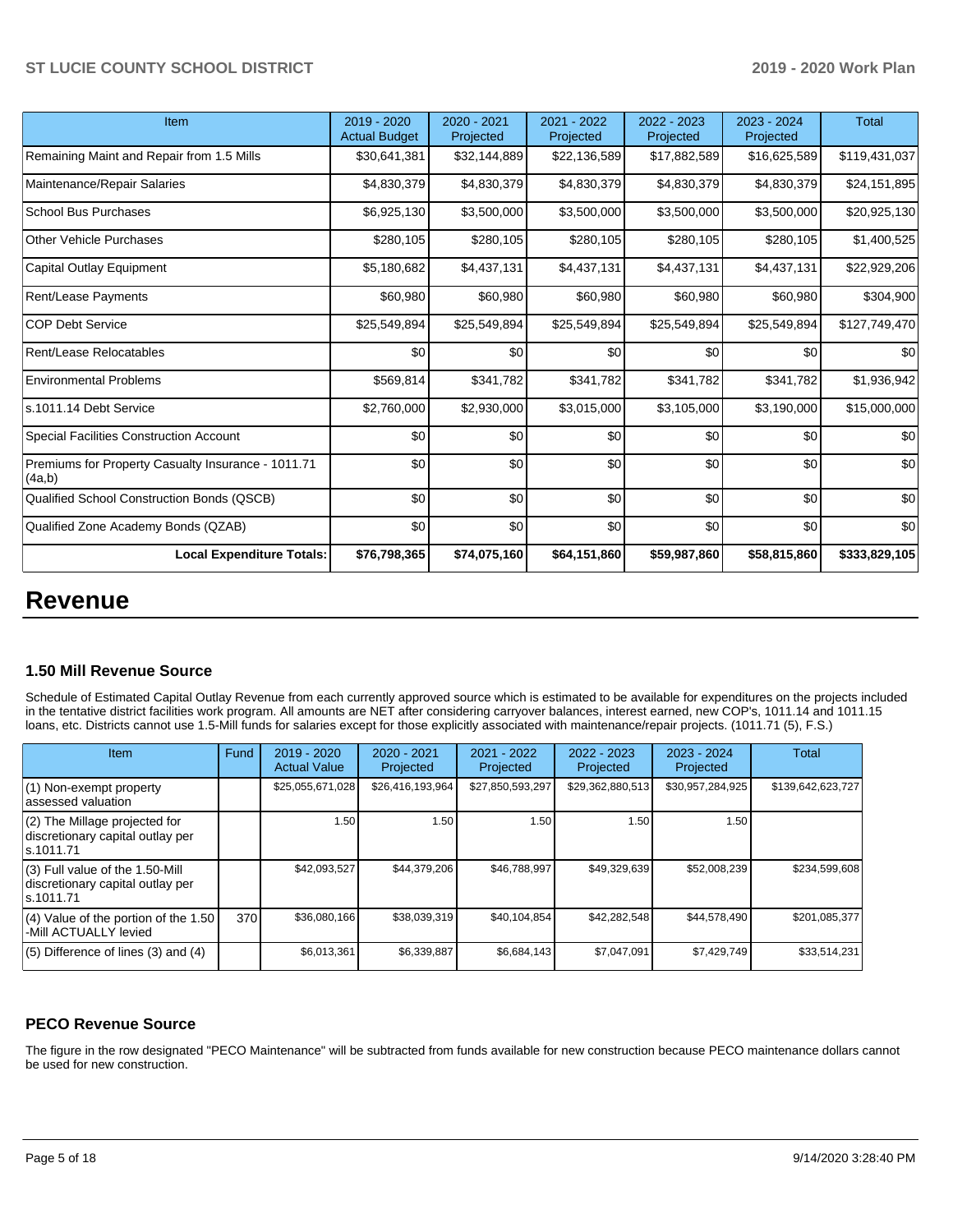| Item                          | Fund         | 2019 - 2020<br><b>Actual Budget</b> | $2020 - 2021$<br>Projected | 2021 - 2022<br>Projected | 2022 - 2023<br>Projected | 2023 - 2024<br>Projected | <b>Total</b> |
|-------------------------------|--------------|-------------------------------------|----------------------------|--------------------------|--------------------------|--------------------------|--------------|
| PECO New Construction         | 340 <b>I</b> | \$0                                 | \$0 <sub>1</sub>           | \$0                      | \$0                      | \$0 <sub>1</sub>         | \$0          |
| PECO Maintenance Expenditures |              | \$0                                 | \$0 <sub>1</sub>           | \$0 <sub>1</sub>         | \$0                      | \$0 <sub>1</sub>         | \$0          |
|                               |              | \$0                                 | \$0                        | \$0                      | \$0                      | \$0                      | \$0          |

### **CO & DS Revenue Source**

Revenue from Capital Outlay and Debt Service funds.

| <b>Item</b>                               | Fund | $2019 - 2020$<br><b>Actual Budget</b> | $2020 - 2021$<br>Projected | 2021 - 2022<br>Projected | $2022 - 2023$<br>Projected | $2023 - 2024$<br>Projected | Total       |
|-------------------------------------------|------|---------------------------------------|----------------------------|--------------------------|----------------------------|----------------------------|-------------|
| ICO & DS Cash Flow-through<br>Distributed | 360  | \$1.348.985                           | \$1.348.985                | \$1.348.985              | \$1.348.985                | \$1.348.985                | \$6,744,925 |
| ICO & DS Interest on<br>Undistributed CO  | 360  | \$26.172                              | \$26.172                   | \$26.172                 | \$26.172                   | \$26.172                   | \$130,860   |
|                                           |      | \$1,375,157                           | \$1,375,157                | \$1,375,157              | \$1,375,157                | \$1,375,157                | \$6,875,785 |

### **Fair Share Revenue Source**

All legally binding commitments for proportionate fair-share mitigation for impacts on public school facilities must be included in the 5-year district work program.

| Item                                                     | 2019 - 2020<br><b>Actual Budget</b> | 2020 - 2021<br>Projected | 2021 - 2022<br>Projected | $2022 - 2023$<br>Projected | 2023 - 2024<br>Projected | Total       |
|----------------------------------------------------------|-------------------------------------|--------------------------|--------------------------|----------------------------|--------------------------|-------------|
| PECO & Charter capital School Pass<br>Thru (FAU)Service) | \$3,890,969                         | \$0                      | \$0                      | \$0                        | \$0                      | \$3,890,969 |
|                                                          | \$3.890.969                         | \$0                      | \$0                      | \$0                        | \$0                      | \$3,890,969 |

#### **Sales Surtax Referendum**

Specific information about any referendum for a 1-cent or ½-cent surtax referendum during the previous year.

**Did the school district hold a surtax referendum during the past fiscal year 2018 - 2019?**

# **Additional Revenue Source**

Any additional revenue sources

| <b>Item</b>                                                                                     | $2019 - 2020$<br><b>Actual Value</b> | 2020 - 2021<br>Projected | $2021 - 2022$<br>Projected | 2022 - 2023<br>Projected | $2023 - 2024$<br>Projected | Total       |
|-------------------------------------------------------------------------------------------------|--------------------------------------|--------------------------|----------------------------|--------------------------|----------------------------|-------------|
| Proceeds from a s.1011.14/15 F.S. Loans                                                         | \$0 <sub>1</sub>                     | \$0 <sub>1</sub>         | \$0                        | \$0                      | \$0                        | \$0         |
| District Bonds - Voted local bond<br>referendum proceeds per s.9, Art VII<br>State Constitution | \$0                                  | \$0 <sub>1</sub>         | \$0                        | \$0                      | \$0                        | \$0         |
| Proceeds from Special Act Bonds                                                                 | \$0 <sub>1</sub>                     | \$0 <sub>1</sub>         | \$0                        | \$0                      | \$0                        | \$0         |
| Estimated Revenue from CO & DS Bond<br> Sale                                                    | \$1,108,037                          | \$1,108,037              | \$1,108,037                | \$1,108,037              | \$0                        | \$4,432,148 |
| Proceeds from Voted Capital<br>Improvements millage                                             | \$0                                  | \$0 <sub>1</sub>         | \$0                        | \$0                      | \$0                        | \$0         |

No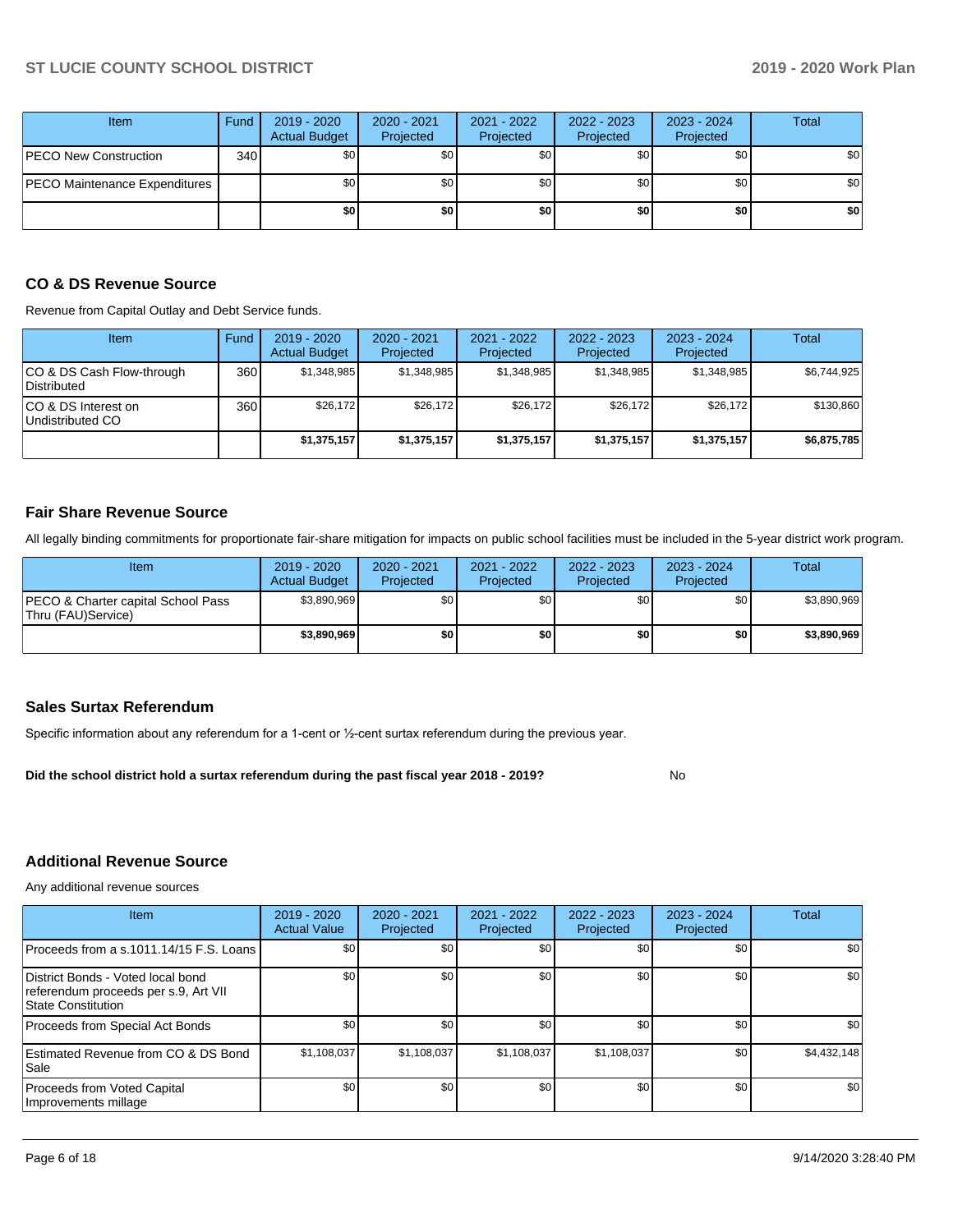| Other Revenue for Other Capital Projects                                                                                  | \$0          | \$0          | \$0          | \$0          | \$0          | \$0           |
|---------------------------------------------------------------------------------------------------------------------------|--------------|--------------|--------------|--------------|--------------|---------------|
| Proceeds from 1/2 cent sales surtax<br>authorized by school board                                                         | \$17,654,300 | \$17,654,300 | \$17,654,300 | \$17,654,300 | \$17,654,300 | \$88,271,500  |
| Proceeds from local governmental<br>infrastructure sales surtax                                                           | \$0          | \$0          | \$0          | \$0          | \$0          | \$0           |
| Proceeds from Certificates of<br>Participation (COP's) Sale                                                               | \$0          | \$0          | \$0          | \$0          | \$0          | \$0           |
| Classrooms First Bond proceeds amount<br>authorized in FY 1997-98                                                         | \$0          | \$0          | \$0          | \$0          | \$0          | \$0           |
| Classrooms for Kids                                                                                                       | \$0          | \$0          | \$0          | \$0          | \$0          | \$0           |
| <b>District Equity Recognition</b>                                                                                        | \$0          | \$0          | \$0          | \$0          | \$0          | \$0           |
| <b>Federal Grants</b>                                                                                                     | \$0          | \$0          | \$0          | \$0          | \$0          | \$0           |
| Proportionate share mitigation (actual<br>cash revenue only, not in kind donations)                                       | \$0          | \$0          | \$0          | \$0          | \$0          | \$0           |
| Impact fees received                                                                                                      | \$5,943,970  | \$5,943,970  | \$5,943,970  | \$5,943,970  | \$5,943,970  | \$29,719,850  |
| Private donations                                                                                                         | \$0          | \$0          | \$0          | \$0          | \$0          | \$0           |
| Grants from local governments or not-for-<br>profit organizations                                                         | \$0          | \$0          | \$0          | \$0          | \$0          | \$0           |
| Interest, Including Profit On Investment                                                                                  | \$0          | \$0          | \$0          | \$0          | \$0          | \$0           |
| Revenue from Bonds pledging proceeds<br>from 1 cent or 1/2 cent Sales Surtax                                              | \$0          | \$0          | \$0          | \$0          | \$0          | \$0           |
| <b>Total Fund Balance Carried Forward</b>                                                                                 | \$20,699,919 | \$0          | \$0          | \$0          | \$0          | \$20,699,919  |
| General Capital Outlay Obligated Fund<br><b>Balance Carried Forward From Total</b><br><b>Fund Balance Carried Forward</b> | \$0          | \$0          | \$0          | \$0          | \$0          | \$0           |
| Special Facilities Construction Account                                                                                   | \$0          | \$0          | \$0          | \$0          | \$0          | \$0           |
| One Cent - 1/2 Cent Sales Surtax Debt<br>Service From Total Fund Balance Carried<br>Forward                               | \$0          | \$0          | \$0          | \$0          | \$0          | \$0           |
| Capital Outlay Projects Funds Balance<br>Carried Forward From Total Fund<br><b>Balance Carried Forward</b>                | \$0          | \$0          | \$0          | \$0          | \$0          | \$0           |
| Fuel Tax rebate                                                                                                           | \$89,125     | \$0          | \$0          | \$0          | \$0          | \$89,125      |
| <b>Subtotal</b>                                                                                                           | \$45,495,351 | \$24,706,307 | \$24,706,307 | \$24,706,307 | \$23,598,270 | \$143,212,542 |

# **Total Revenue Summary**

| <b>Item Name</b>                                              | $2019 - 2020$<br><b>Budget</b> | $2020 - 2021$<br>Projected | 2021 - 2022<br>Projected | $2022 - 2023$<br>Projected | $2023 - 2024$<br>Projected | <b>Five Year Total</b> |
|---------------------------------------------------------------|--------------------------------|----------------------------|--------------------------|----------------------------|----------------------------|------------------------|
| Local 1.5 Mill Discretionary Capital Outlay<br><b>Revenue</b> | \$36,080,166                   | \$38,039,319               | \$40,104,854             | \$42,282,548               | \$44,578,490               | \$201,085,377          |
| PECO and 1.5 Mill Maint and Other 1.5<br>Mill Expenditures    | (\$76,798,365)                 | (\$74,075,160)             | (\$64,151,860)           | (\$59,987,860)             | (\$58,815,860)             | $(\$333,829,105)$      |
| <b>PECO Maintenance Revenue</b>                               | \$0                            | \$0 <sub>1</sub>           | \$0                      | \$0                        | \$0                        | \$0                    |
| Available 1.50 Mill for New<br>  Construction                 | ( \$40,718,199]                | $($ \$36,035,841)          | (\$24,047,006)           | (\$17,705,312)             | (\$14,237,370)             | ( \$132, 743, 728)     |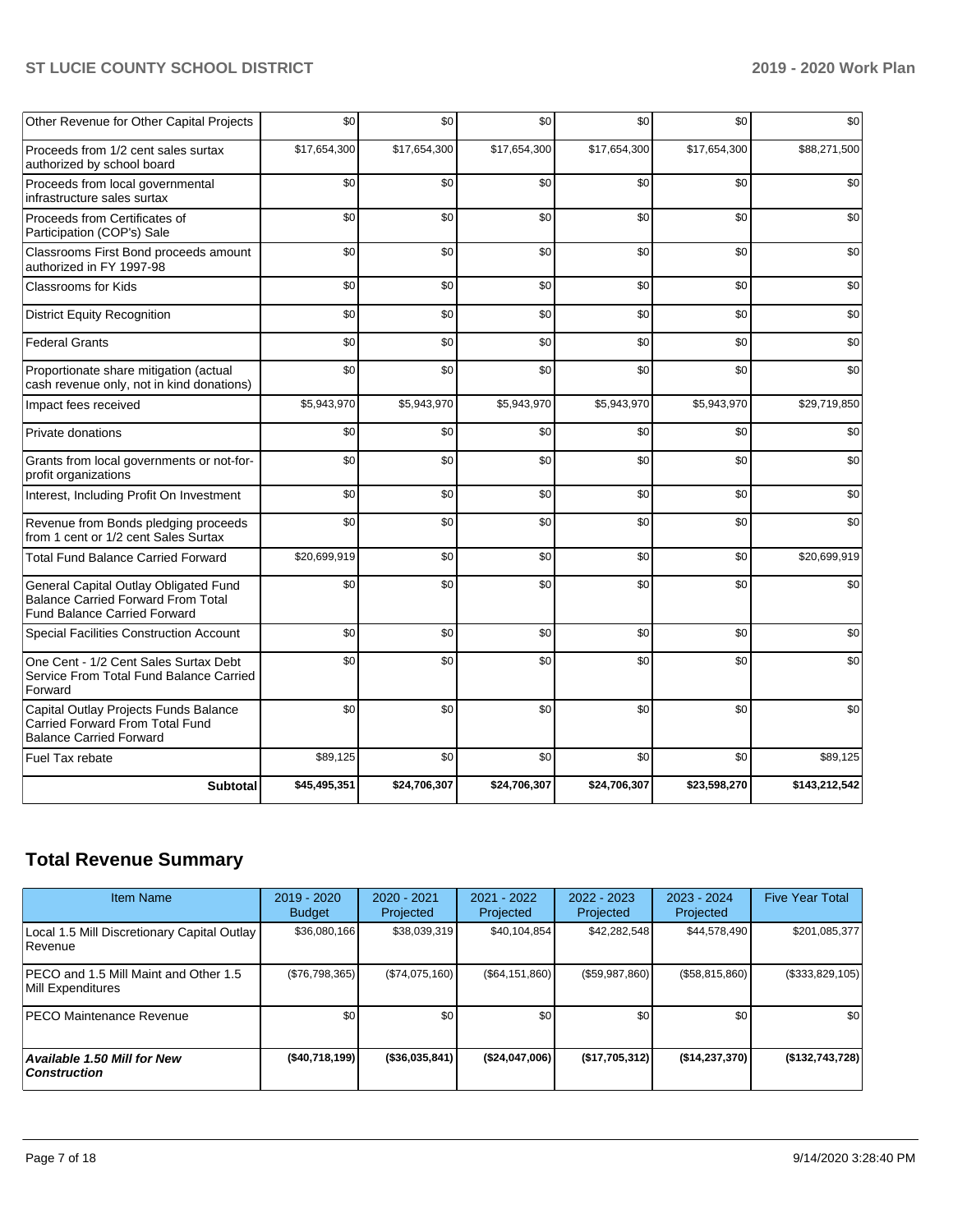| <b>Item Name</b>                     | $2019 - 2020$<br><b>Budget</b> | $2020 - 2021$<br>Projected | 2021 - 2022<br>Projected | $2022 - 2023$<br>Projected | 2023 - 2024<br>Projected | <b>Five Year Total</b> |
|--------------------------------------|--------------------------------|----------------------------|--------------------------|----------------------------|--------------------------|------------------------|
| CO & DS Revenue                      | \$1,375,157                    | \$1,375,157                | \$1,375,157              | \$1,375,157                | \$1,375,157              | \$6,875,785            |
| <b>PECO New Construction Revenue</b> | \$0                            | \$0                        | \$0                      | \$0                        | \$0                      | \$0                    |
| <b>Other/Additional Revenue</b>      | \$49,386,320                   | \$24,706,307               | \$24,706,307             | \$24,706,307               | \$23,598,270             | \$147,103,511          |
| <b>Total Additional Revenuel</b>     | \$50,761,477                   | \$26,081,464               | \$26,081,464             | \$26,081,464               | \$24,973,427             | \$153,979,296          |
| <b>Total Available Revenue</b>       | \$10,043,278                   | $($ \$9,954,377)           | \$2,034,458              | \$8,376,152                | \$10,736,057             | \$21,235,568           |

# **Project Schedules**

## **Capacity Project Schedules**

A schedule of capital outlay projects necessary to ensure the availability of satisfactory classrooms for the projected student enrollment in K-12 programs.

| <b>Project Description</b> | Location                                                    |                          | 2019 - 2020      | 2020 - 2021 | 2021 - 2022 | $2022 - 2023$ | 2023 - 2024  | <b>Total</b>    | Funded |
|----------------------------|-------------------------------------------------------------|--------------------------|------------------|-------------|-------------|---------------|--------------|-----------------|--------|
| Modernization              | <b>FORT PIERCE</b><br><b>WESTWOOD</b><br><b>SENIOR HIGH</b> | Planned<br>Cost:         | \$0 <sub>1</sub> | \$0         | \$8,849,631 | \$0           | \$79,646,685 | \$88,496,316 No |        |
|                            |                                                             | <b>Student Stations:</b> |                  |             |             |               | 2,500        | 2,500           |        |
|                            |                                                             | Total Classrooms:        |                  |             |             |               | 25           | 25              |        |
|                            |                                                             | Gross Sq Ft:             |                  |             |             |               | 300,000      | 300,000         |        |
|                            |                                                             |                          |                  |             |             |               |              |                 |        |
|                            |                                                             | <b>Planned Cost:</b>     | \$0              | \$0         | \$8,849,631 | \$0           | \$79,646,685 | \$88,496,316    |        |
|                            |                                                             | <b>Student Stations:</b> | 0                |             |             |               | 2,500        | 2,500           |        |
|                            |                                                             | <b>Total Classrooms:</b> | 0                |             |             | 0             | 25           | 25              |        |

**Gross Sq Ft: 0 0 0 0 300,000 300,000**

## **Other Project Schedules**

Major renovations, remodeling, and additions of capital outlay projects that do not add capacity to schools.

| <b>Project Description</b> | Location                       | $2019 - 2020$<br>Actual Budget | 2020 - 2021<br>Projected | 2021 - 2022<br>Projected | 2022 - 2023<br>Projected | 2023 - 2024<br>Projected | Total          | Funded |
|----------------------------|--------------------------------|--------------------------------|--------------------------|--------------------------|--------------------------|--------------------------|----------------|--------|
| Remodel blds 1 and 2       | LAWNWOOD<br><b>IELEMENTARY</b> | \$٥Ι                           | \$1,600,000              | \$0                      | \$0                      | \$0                      | \$1.600.000 No |        |
|                            |                                | \$0                            | \$1,600,000              | \$0                      | \$0                      | \$0                      | \$1,600,000    |        |

## **Additional Project Schedules**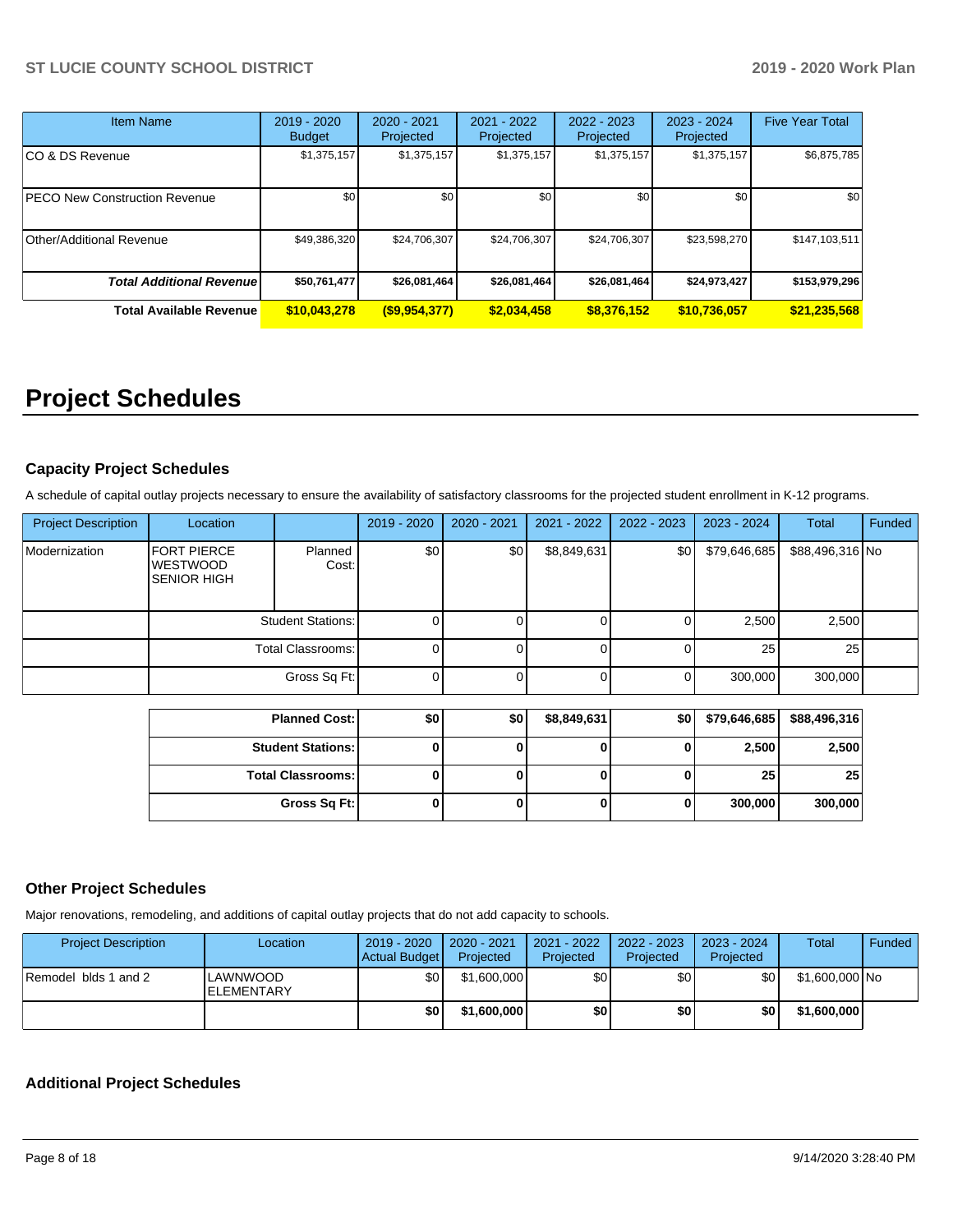Any projects that are not identified in the last approved educational plant survey.

| <b>Project Description</b>   | Location                                     | <b>Num</b><br>Classroom<br>s | 2019 - 2020<br><b>Actual Budget</b> | 2020 - 2021<br>Projected | 2021 - 2022<br>Projected | 2022 - 2023<br>Projected | 2023 - 2024<br>Projected | <b>Total</b>    | Funded |
|------------------------------|----------------------------------------------|------------------------------|-------------------------------------|--------------------------|--------------------------|--------------------------|--------------------------|-----------------|--------|
| Modernization                | LAWNWOOD<br><b>ELEMENTARY</b>                |                              | \$0                                 | \$1,600,000              | \$16,000,000             | \$0                      | \$0                      | \$17,600,000 No |        |
| Site Work renovations        | <b>Creative Arts</b><br>Academy of St. Lucie |                              | \$0                                 | \$1,000,000              | \$0                      | \$0                      | \$0                      | \$1,000,000 No  |        |
| New cafeteria or<br>⊺remodel | <b>Creative Arts</b><br>Academy of St. Lucie |                              | \$0                                 | \$3,000,000              | \$0                      | \$0                      | \$0                      | \$3,000,000 No  |        |
| Building 1<br>Remodel        | <b>Creative Arts</b><br>Academy of St. Lucie |                              | \$3,336,781                         | \$0                      | \$0                      | \$0                      | \$0                      | \$3,336,781 Yes |        |
|                              |                                              | 0                            | \$3,336,781                         | \$5,600,000              | \$16,000,000             | \$0                      | \$0                      | \$24,936,781    |        |

### **Non Funded Growth Management Project Schedules**

Schedule indicating which projects, due to planned development, that CANNOT be funded from current revenues projected over the next five years.

Nothing reported for this section.

# **Tracking**

## **Capacity Tracking**

| Location                                            | $2019 -$<br>2020 Satis<br>Stu. Sta. | Actual<br>$2019 -$<br><b>2020 FISH</b><br>Capacity | Actual<br>$2018 -$<br>2019<br><b>COFTE</b> | # Class<br>Rooms | Actual<br>Average<br>$2019 -$<br>2020 Class<br><b>Size</b> | Actual<br>$2019 -$<br>2020<br><b>Utilization</b> | <b>New</b><br>Stu.<br>Capacity | <b>New</b><br>Rooms to<br>be<br>Added/Re<br>moved | Projected<br>$2023 -$<br>2024<br><b>COFTE</b> | Projected<br>$2023 -$<br>2024<br><b>Utilization</b> | Projected<br>$2023 -$<br>2024 Class<br><b>Size</b> |
|-----------------------------------------------------|-------------------------------------|----------------------------------------------------|--------------------------------------------|------------------|------------------------------------------------------------|--------------------------------------------------|--------------------------------|---------------------------------------------------|-----------------------------------------------|-----------------------------------------------------|----------------------------------------------------|
| <b>WHITE CITY</b><br><b>ELEMENTARY</b>              | 637                                 | 637                                                | 551                                        | 34               | 16 <sup>1</sup>                                            | 86.00 %                                          | $\Omega$                       | 0                                                 | 542                                           | 85.00 %                                             | 16                                                 |
| <b>FAIRLAWN</b><br><b>ELEMENTARY</b>                | 713                                 | 713                                                | 615                                        | 38               | 16                                                         | 86.00 %                                          | $\Omega$                       | $\Omega$                                          | 636                                           | 89.00 %                                             | 17                                                 |
| Creative Arts Academy of<br>St. Lucie               | 1,010                               | 909                                                | 325                                        | 47               | 7                                                          | 36.00 %                                          | $\Omega$                       | 0                                                 | 431                                           | 47.00 %                                             | 9                                                  |
| LAWNWOOD<br><b>ELEMENTARY</b>                       | 825                                 | 825                                                | 707                                        | 46               | 15                                                         | 86.00 %                                          | $\Omega$                       | $\Omega$                                          | 724                                           | 88.00 %                                             | 16                                                 |
| <b>SAINT LUCIE</b><br><b>ELEMENTARY</b>             | 818                                 | 818                                                | 668                                        | 44               | 15                                                         | 82.00 %                                          | $\Omega$                       | 0                                                 | 721                                           | 88.00 %                                             | 16                                                 |
| DAN MCCARTY SCHOOL                                  | 1,400                               | 1,260                                              | 837                                        | 66               | 13                                                         | 66.00 %                                          | $\Omega$                       | $\Omega$                                          | 591                                           | 47.00 %                                             | 9                                                  |
| <b>FRANCES K SWEET</b><br><b>ELEMENTARY</b>         | 777                                 | 777                                                | 597                                        | 40               | 15                                                         | 77.00 %                                          | $\Omega$                       | 0                                                 | 620                                           | 80.00%                                              | 16                                                 |
| <b>GARDEN CITY EARLY</b><br><b>LEARNING ACADEMY</b> | 727                                 | $\Omega$                                           | $\Omega$                                   | 41               | $\Omega$                                                   | 0.00%                                            | $\Omega$                       | $\Omega$                                          | 50                                            | 0.00%                                               | 1                                                  |
| <b>CHESTER A MOORE</b><br><b>ELEMENTARY SCHOOL</b>  | 805                                 | 805                                                | 616                                        | 44               | 14                                                         | 77.00 %                                          | $\Omega$                       | 0                                                 | 664                                           | 82.00 %                                             | 15                                                 |
| Lincoln Park Academy                                | 2,262                               | 2,035                                              | 1,574                                      | 92               | 17                                                         | 77.00 %                                          | $\Omega$                       | $\Omega$                                          | 1,754                                         | 86.00 %                                             | 19                                                 |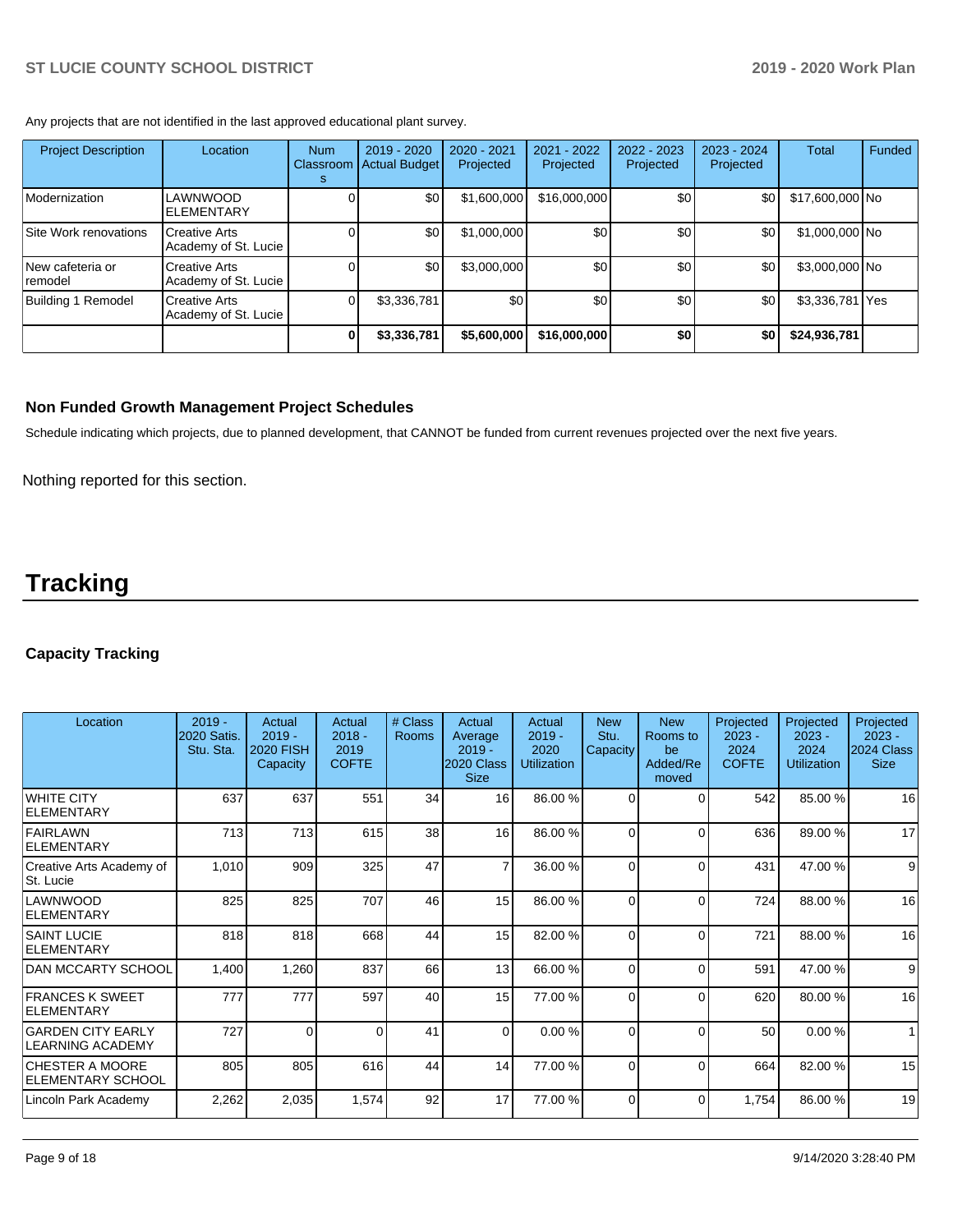| <b>FORT PIERCE</b><br><b>WESTWOOD SENIOR</b><br><b>HIGH</b>    | 1,924 | 1,827 | 1,368 | 82  | 17 | 75.00 %  | $\Omega$       | 0           | 1,122 | 61.00 %  | 14 |
|----------------------------------------------------------------|-------|-------|-------|-----|----|----------|----------------|-------------|-------|----------|----|
| <b>MORNINGSIDE</b><br><b>ELEMENTARY</b>                        | 752   | 752   | 591   | 40  | 15 | 79.00 %  | $\Omega$       | $\Omega$    | 602   | 80.00 %  | 15 |
| <b>LAKEWOOD PARK</b><br><b>ELEMENTARY</b>                      | 961   | 961   | 690   | 50  | 14 | 72.00 %  | $\Omega$       | $\Omega$    | 667   | 69.00 %  | 13 |
| <b>FLORESTA</b><br><b>ELEMENTARY</b>                           | 741   | 741   | 629   | 40  | 16 | 85.00 %  | $\mathbf 0$    | 0           | 632   | 85.00 %  | 16 |
| <b>BAYSHORE</b><br><b>ELEMENTARY</b>                           | 891   | 891   | 619   | 47  | 13 | 69.00 %  | $\Omega$       | $\mathbf 0$ | 689   | 77.00 %  | 15 |
| INORTHPORT K-8<br><b>SCHOOL</b>                                | 1,835 | 1,651 | 1,149 | 83  | 14 | 70.00 %  | $\Omega$       | $\mathbf 0$ | 1,209 | 73.00 %  | 15 |
| <b>WINDMILL POINT</b><br><b>ELEMENTARY</b>                     | 1,272 | 1,272 | 870   | 65  | 13 | 68.00 %  | $\mathbf 0$    | 0           | 798   | 63.00 %  | 12 |
| <b>VILLAGE GREEN</b><br><b>ENVIRONMENTAL</b><br><b>STUDIES</b> | 545   | 545   | 549   | 30  | 18 | 101.00 % | $\Omega$       | $\Omega$    | 512   | 94.00 %  | 17 |
| PORT SAINT LUCIE<br><b>SENIOR HIGH</b>                         | 2,372 | 2,253 | 1,562 | 98  | 16 | 69.00 %  | $\Omega$       | $\Omega$    | 1,483 | 66.00 %  | 15 |
| PARKWAY<br><b>ELEMENTARY</b>                                   | 775   | 775   | 517   | 41  | 13 | 67.00 %  | $\Omega$       | $\mathbf 0$ | 541   | 70.00%   | 13 |
| <b>DALE CASSENS</b><br>EDUCATIONAL<br><b>COMPLEX</b>           | 500   | 500   | 254   | 26  | 10 | 51.00 %  | $\Omega$       | $\Omega$    | 253   | 51.00 %  | 10 |
| SOUTHPORT MIDDLE                                               | 1,328 | 1,195 | 828   | 56  | 15 | 69.00 %  | $\Omega$       | $\Omega$    | 806   | 67.00 %  | 14 |
| <b>MARIPOSA</b><br><b>ELEMENTARY</b>                           | 1,002 | 1,002 | 648   | 54  | 12 | 65.00 %  | $\Omega$       | 0           | 732   | 73.00 %  | 14 |
| MANATEE ACADEMY K-<br>8                                        | 2,055 | 1,849 | 1,379 | 94  | 15 | 75.00 %  | $\mathbf 0$    | 0           | 1,554 | 84.00 %  | 17 |
| <b>FOREST GROVE</b><br>MIDDLE                                  | 1,180 | 1,062 | 884   | 51  | 17 | 83.00 %  | $\Omega$       | $\Omega$    | 859   | 81.00 %  | 17 |
| <b>RIVERS EDGE</b><br><b>ELEMENTARY</b>                        | 890   | 890   | 638   | 48  | 13 | 72.00 %  | $\Omega$       | $\Omega$    | 684   | 77.00 %  | 14 |
| <b>SOUTHERN OAKS</b><br><b>MIDDLE</b>                          | 1,283 | 1,154 | 908   | 53  | 17 | 79.00 %  | $\mathbf 0$    | 0           | 912   | 79.00 %  | 17 |
| <b>WEATHERBEE</b><br><b>ELEMENTARY</b>                         | 739   | 739   | 686   | 39  | 18 | 93.00 %  | $\Omega$       | $\mathbf 0$ | 642   | 87.00 %  | 16 |
| <b>SAINT LUCIE WEST</b><br><b>CENTENNIAL SENIOR</b><br> HIGH   | 2,838 | 2,696 | 2,209 | 112 | 20 | 82.00 %  | 0              | $\Omega$    | 2.352 | 87.00 %  | 21 |
| SAINT LUCIE WEST K-8<br><b>SCHOOL</b>                          | 2,040 | 1,836 | 1,338 | 91  | 15 | 73.00 %  | $\overline{0}$ | 0           | 1,435 | 78.00 %  | 16 |
| SAVANNA RIDGE<br>ELEMENTARY                                    | 739   | 739   | 528   | 39  | 14 | 71.00 %  | $\overline{0}$ | $\mathbf 0$ | 518   | 70.00 %  | 13 |
| <b>PERFORMANCE BASED</b><br>PREPARATORY<br><b>ACADEMY</b>      | 216   | 151   | 126   | 9   | 14 | 83.00 %  | 0              | 0           | 123   | 81.00%   | 14 |
| OAK HAMMOCK K-8<br><b>SCHOOL</b>                               | 1,875 | 1,687 | 1,486 | 87  | 17 | 88.00%   | $\mathbf 0$    | $\mathbf 0$ | 1,529 | 91.00%   | 18 |
| <b>TREASURE COAST</b><br>HIGH SCHOOL                           | 2,511 | 2,385 | 2,527 | 105 | 24 | 106.00%  | $\Omega$       | $\mathbf 0$ | 2,434 | 102.00%  | 23 |
| <b>WEST GATE K-8</b><br><b>SCHOOL</b>                          | 1,881 | 1,692 | 1,343 | 88  | 15 | 79.00 %  | $\overline{0}$ | $\mathbf 0$ | 1,233 | 73.00 %  | 14 |
| FORT PIERCE CENTRAL<br>HIGH SCHOOL (NEW)                       | 2,583 | 2,453 | 2,268 | 110 | 21 | 92.00 %  | $\mathbf 0$    | 0           | 2,537 | 103.00 % | 23 |
| Samuel S. Gaines<br>Academy of Emerging<br>Technologies        | 1,833 | 1,649 | 1,041 | 86  | 12 | 63.00%   | $\overline{0}$ | 0           | 1,206 | 73.00 %  | 14 |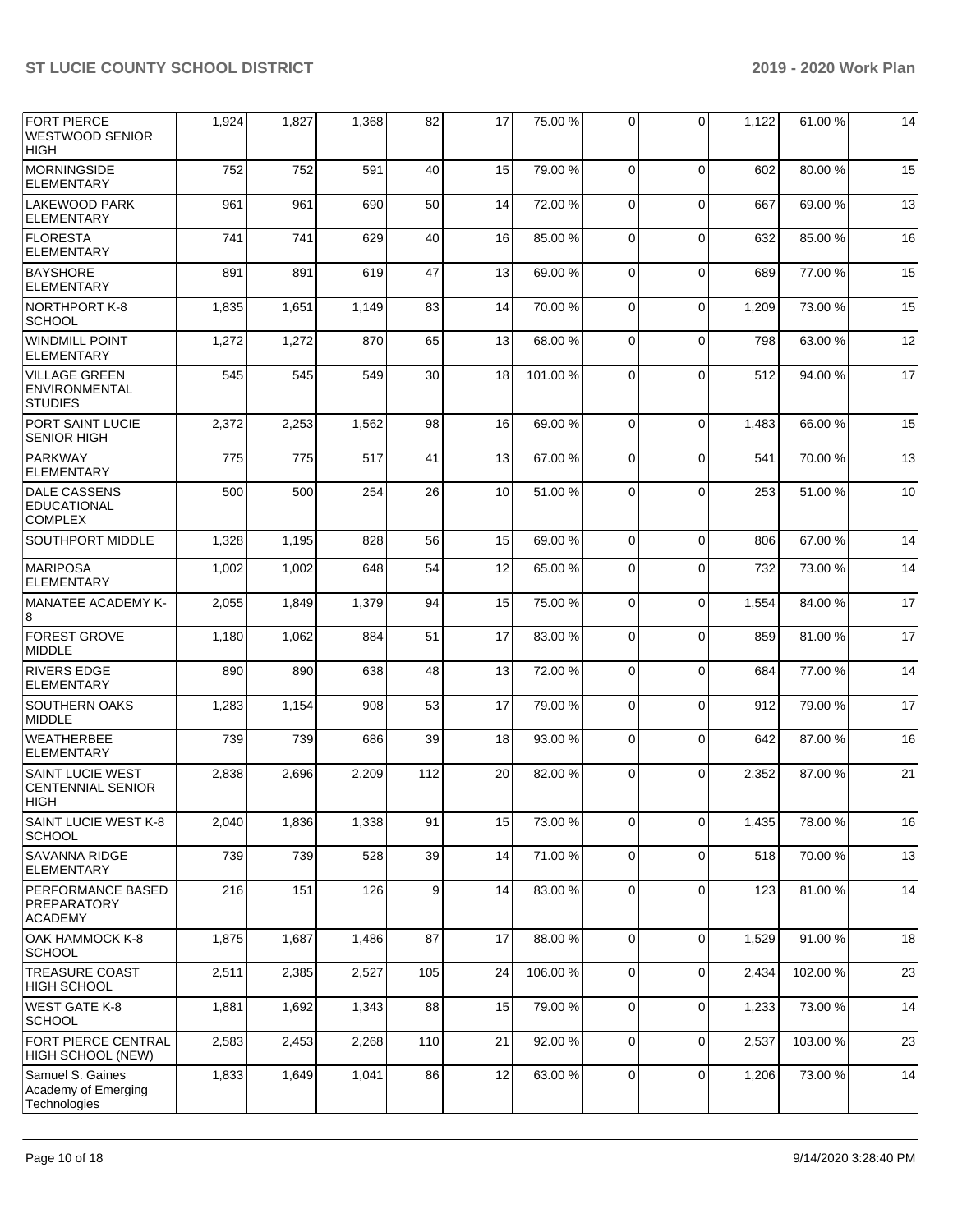| Allapattah Flats K-8<br>l School | .932   | .738   | 995    | 89    |      | 57.00 % |  | 953    | 55.00 % |    |
|----------------------------------|--------|--------|--------|-------|------|---------|--|--------|---------|----|
|                                  | 49,467 | 45,864 | 35,119 | 2,305 | 15 I | 76.57 % |  | 35,750 | 77.95 % | 16 |

The COFTE Projected Total (35,750) for 2023 - 2024 must match the Official Forecasted COFTE Total (35,750 ) for 2023 - 2024 before this section can be completed. In the event that the COFTE Projected Total does not match the Official forecasted COFTE, then the Balanced Projected COFTE Table should be used to balance COFTE.

| Projected COFTE for 2023 - 2024 |        |
|---------------------------------|--------|
| Elementary (PK-3)               | 10,455 |
| Middle $(4-8)$                  | 13,529 |
| High (9-12)                     | 11,766 |
|                                 | 35,750 |

| <b>Grade Level Type</b> | <b>Balanced Projected</b><br>COFTE for 2023 - 2024 |
|-------------------------|----------------------------------------------------|
| Elementary (PK-3)       |                                                    |
| Middle (4-8)            |                                                    |
| High (9-12)             |                                                    |
|                         | 35,750                                             |

#### **Relocatable Replacement**

Number of relocatable classrooms clearly identified and scheduled for replacement in the school board adopted financially feasible 5-year district work program.

| Location                               | 2020<br>$2019 -$ | 2020 - 2021 | $-2022$<br>2021 | 2022 - 2023 | 2023 - 2024 | Year 5 Total |
|----------------------------------------|------------------|-------------|-----------------|-------------|-------------|--------------|
| <b>Total Relocatable Replacements:</b> |                  |             |                 |             |             | n            |

## **Charter Schools Tracking**

Information regarding the use of charter schools.

| Location-Type                              | # Relocatable<br>units or<br>permanent<br>classrooms | Owner         | Year Started or<br>Scheduled | <b>Student</b><br><b>Stations</b> | <b>Students</b><br>Enrolled | Years in<br>Contract | <b>Total Charter</b><br><b>Students</b><br>projected for<br>2023 - 2024 |
|--------------------------------------------|------------------------------------------------------|---------------|------------------------------|-----------------------------------|-----------------------------|----------------------|-------------------------------------------------------------------------|
| Somerset Academy St. Lucie f/k/a<br>Nau    |                                                      | 36 LEASE RENT | 2008                         | 743                               | 463                         | 15                   | 743                                                                     |
| Renaissance Charter School of<br>St. Lucie |                                                      | 70 LEASE RENT | 2009                         | 1,290                             | 1,290                       | 15                   | 1,290                                                                   |
| Renaissance Tradition                      |                                                      | 75 LEASE RENT | 2013                         | 1,504                             | 1,440                       | 20                   | 1,504                                                                   |
| Somerset (CPA)                             |                                                      | 37 LEASE RENT | 2012                         | 1,000                             | 845                         | 20                   | 1,000                                                                   |
| Somerset Vo-Tech (6-12)                    |                                                      | 35 LEASE RENT | 2020                         | 1,528                             | 1,528                       |                      | 1,528                                                                   |
| Independent Charter Academy (6-<br>12)     |                                                      | 35 LEASE RENT | 2020                         | 846                               | 846                         |                      | 846                                                                     |
|                                            | 288                                                  |               |                              | 6,911                             | 6,412                       |                      | 6,911                                                                   |

## **Special Purpose Classrooms Tracking**

The number of classrooms that will be used for certain special purposes in the current year, by facility and type of classroom, that the district will, 1), not use for educational purposes, and 2), the co-teaching classrooms that are not open plan classrooms and will be used for educational purposes.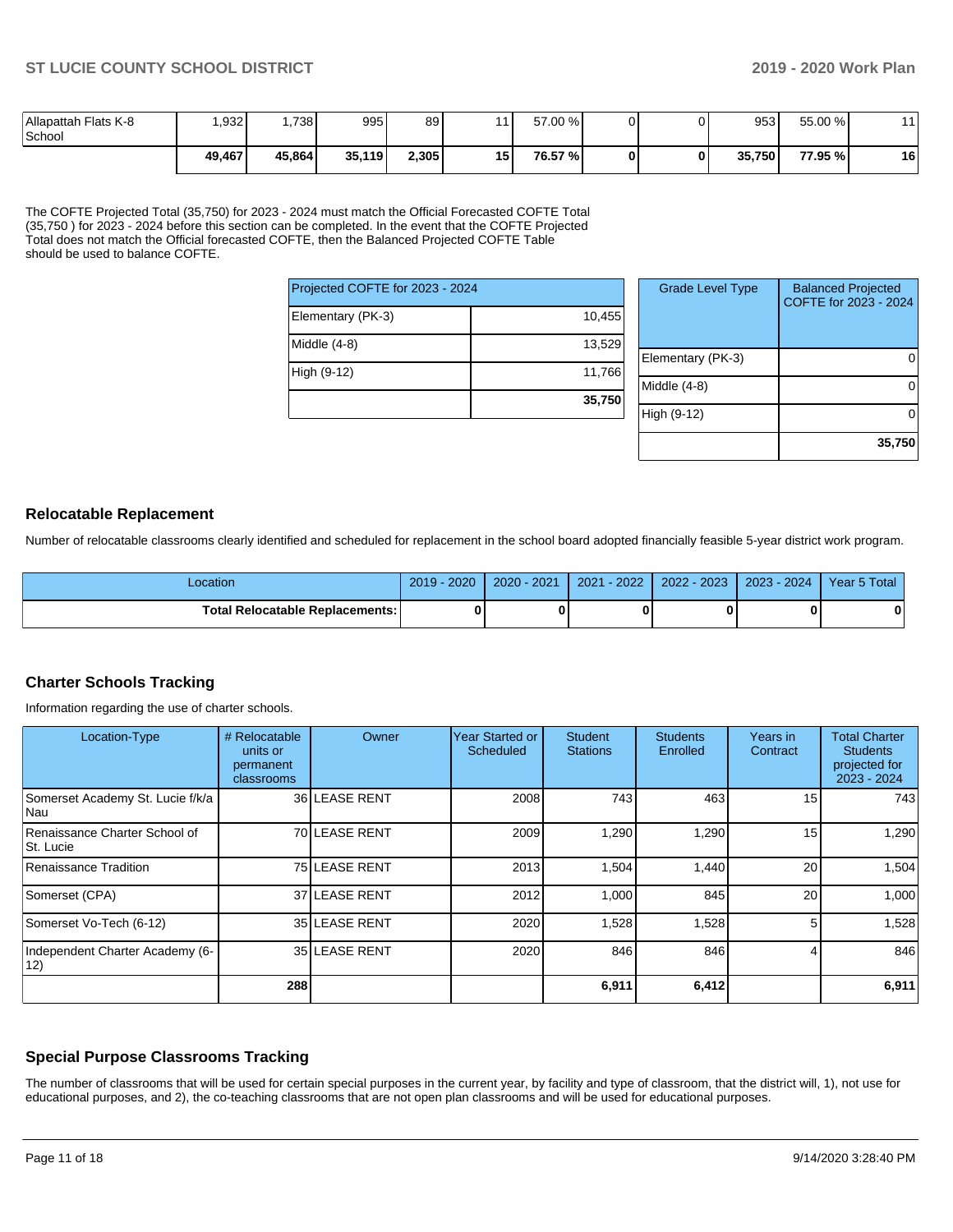| School                               | School Type | # of Elementary<br><b>K-3 Classrooms I</b> | # of Middle 4-8<br><b>Classrooms</b> | # of High $9-12$<br><b>Classrooms</b> | # of $ESE$<br>Classrooms | # of Combo<br><b>Classrooms</b> | Total<br><b>Classrooms</b> |
|--------------------------------------|-------------|--------------------------------------------|--------------------------------------|---------------------------------------|--------------------------|---------------------------------|----------------------------|
| OAK HAMMOCK K-8 SCHOOL               | Educational |                                            |                                      |                                       |                          |                                 | <b>20</b>                  |
| <b>WINDMILL POINT ELEMENTARY</b>     | Educational |                                            |                                      |                                       |                          |                                 | 15 <sup>1</sup>            |
| <b>BAYSHORE ELEMENTARY</b>           | Educational |                                            |                                      |                                       |                          |                                 | 15 <sup>1</sup>            |
| <b>Total Educational Classrooms:</b> |             | 10                                         | 10                                   | 10 <sup>1</sup>                       | 10                       | 10 <sup>1</sup>                 | 50 <sub>1</sub>            |

| School                               | <b>School Type</b> | # of Elementary<br>K-3 Classrooms | # of Middle 4-8<br><b>Classrooms</b> | # of High $9-12$<br><b>Classrooms</b> | # of $ESE$<br><b>Classrooms</b> | # of Combo<br><b>Classrooms</b> | Total<br><b>Classrooms</b> |
|--------------------------------------|--------------------|-----------------------------------|--------------------------------------|---------------------------------------|---------------------------------|---------------------------------|----------------------------|
| <b>OAK HAMMOCK K-8 SCHOOL</b>        | Co-Teaching        |                                   |                                      |                                       |                                 |                                 | 51                         |
| <b>IWEST GATE K-8 SCHOOL</b>         | Co-Teaching        |                                   |                                      |                                       |                                 |                                 |                            |
| BAYSHORE ELEMENTARY                  | Co-Teaching        |                                   |                                      |                                       |                                 |                                 | $\mathbf{3}$               |
| <b>Total Co-Teaching Classrooms:</b> |                    | 10                                |                                      |                                       |                                 |                                 | 12 <sub>l</sub>            |

#### **Infrastructure Tracking**

**Necessary offsite infrastructure requirements resulting from expansions or new schools. This section should include infrastructure information related to capacity project schedules and other project schedules (Section 4).** 

None

**Proposed location of planned facilities, whether those locations are consistent with the comprehensive plans of all affected local governments, and recommendations for infrastructure and other improvements to land adjacent to existing facilities. Provisions of 1013.33(12), (13) and (14) and 1013.36** must be addressed for new facilities planned within the 1st three years of the plan (Section 5).

Not Specified

**Consistent with Comp Plan?** No

#### **Net New Classrooms**

The number of classrooms, by grade level and type of construction, that were added during the last fiscal year.

| List the net new classrooms added in the 2018 - 2019 fiscal year.                                                                                       |                                     |                                   |                                |                        | year.                                                                  |                          | List the net new classrooms to be added in the 2019 - 2020 fiscal |                      |
|---------------------------------------------------------------------------------------------------------------------------------------------------------|-------------------------------------|-----------------------------------|--------------------------------|------------------------|------------------------------------------------------------------------|--------------------------|-------------------------------------------------------------------|----------------------|
| "Classrooms" is defined as capacity carrying classrooms that are added to increase<br>capacity to enable the district to meet the Class Size Amendment. |                                     |                                   |                                |                        | Totals for fiscal year 2019 - 2020 should match totals in Section 15A. |                          |                                                                   |                      |
| Location                                                                                                                                                | $2018 - 2019$ #<br><b>Permanent</b> | $2018 - 2019$ #<br><b>Modular</b> | $2018 - 2019$ #<br>Relocatable | $2018 - 2019$<br>Total | $2019 - 2020$ #<br>Permanent                                           | 2019 - 2020 #<br>Modular | $2019 - 2020$ #<br>Relocatable                                    | 2019 - 2020<br>Total |
| Elementary (PK-3)                                                                                                                                       |                                     |                                   |                                |                        |                                                                        |                          |                                                                   |                      |
| Middle (4-8)                                                                                                                                            |                                     |                                   |                                |                        |                                                                        |                          |                                                                   | ΩI                   |
| High (9-12)                                                                                                                                             |                                     |                                   |                                |                        |                                                                        |                          |                                                                   | ΩI                   |
|                                                                                                                                                         |                                     |                                   |                                |                        |                                                                        |                          | n                                                                 | 0                    |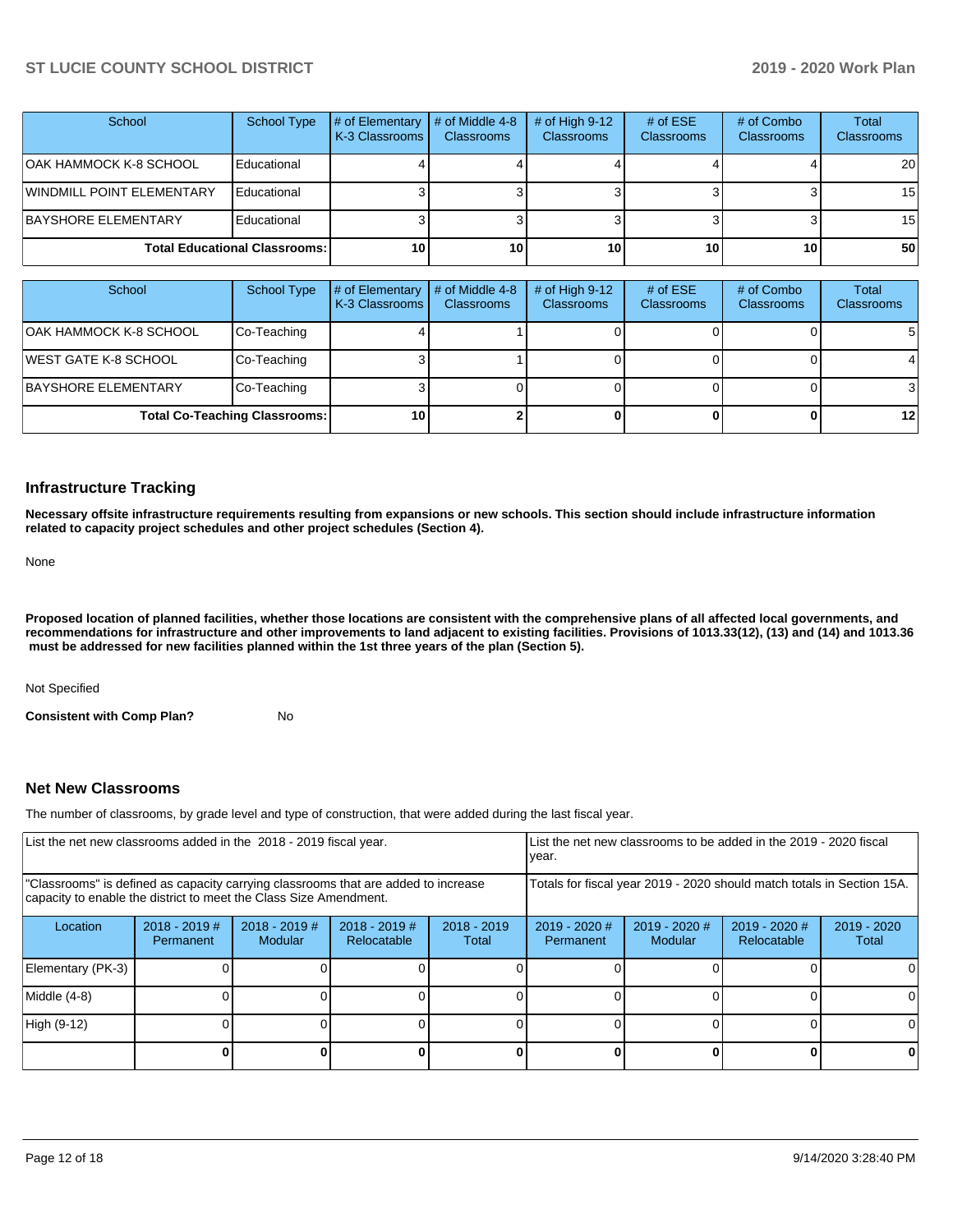### **Relocatable Student Stations**

Number of students that will be educated in relocatable units, by school, in the current year, and the projected number of students for each of the years in the workplan.

| <b>Site</b>                                          | 2019 - 2020 | 2020 - 2021 | 2021 - 2022 | 2022 - 2023 | 2023 - 2024 | 5 Year Average |
|------------------------------------------------------|-------------|-------------|-------------|-------------|-------------|----------------|
| <b>FOREST GROVE MIDDLE</b>                           | 154         | 154         | 154         | 154         | 154         | 154            |
| <b>WINDMILL POINT ELEMENTARY</b>                     | 0           | 0           | $\Omega$    | $\Omega$    | 0           | 0              |
| VILLAGE GREEN ENVIRONMENTAL STUDIES                  | 22          | 22          | 22          | 22          | 22          | 22             |
| PORT SAINT LUCIE SENIOR HIGH                         | 0           | 0           | $\Omega$    | $\Omega$    | 0           | $\mathbf 0$    |
| <b>PARKWAY ELEMENTARY</b>                            | 22          | 22          | 22          | 22          | 22          | 22             |
| DALE CASSENS EDUCATIONAL COMPLEX                     | 97          | 97          | 97          | 97          | 97          | 97             |
| SOUTHPORT MIDDLE                                     | 220         | 220         | 220         | 220         | 220         | 220            |
| SAINT LUCIE ELEMENTARY                               | 62          | 62          | 62          | 62          | 62          | 62             |
| <b>DAN MCCARTY SCHOOL</b>                            | 0           | 0           | $\Omega$    | 0           | 0           | $\mathbf 0$    |
| <b>FRANCES K SWEET ELEMENTARY</b>                    | 0           | 0           | $\Omega$    | $\Omega$    | 0           | $\mathbf 0$    |
| <b>FLORESTA ELEMENTARY</b>                           | 166         | 166         | 166         | 166         | 166         | 166            |
| <b>BAYSHORE ELEMENTARY</b>                           | 0           | 0           | 0           | 0           | 0           | $\mathbf 0$    |
| NORTHPORT K-8 SCHOOL                                 | 22          | 22          | 22          | 22          | 22          | 22             |
| Allapattah Flats K-8 School                          | 0           | 0           | $\Omega$    | 0           | 0           | $\mathbf 0$    |
| <b>TREASURE COAST HIGH SCHOOL</b>                    | 0           | 0           | $\Omega$    | $\Omega$    | 0           | $\mathbf 0$    |
| <b>WHITE CITY ELEMENTARY</b>                         | 180         | 180         | 180         | 180         | 180         | 180            |
| <b>FAIRLAWN ELEMENTARY</b>                           | 0           | 0           | $\Omega$    | $\Omega$    | 0           | $\mathbf 0$    |
| Creative Arts Academy of St. Lucie                   | 132         | 132         | 132         | 132         | 132         | 132            |
| LAWNWOOD ELEMENTARY                                  | 18          | 18          | 18          | 18          | 18          | 18             |
| LAKEWOOD PARK ELEMENTARY                             | 18          | 18          | 18          | 18          | 18          | 18             |
| Lincoln Park Academy                                 | 0           | 0           | $\Omega$    | $\Omega$    | 0           | $\mathbf 0$    |
| FORT PIERCE WESTWOOD SENIOR HIGH                     | 67          | 67          | 67          | 67          | 67          | 67             |
| MORNINGSIDE ELEMENTARY                               | 191         | 191         | 191         | 191         | 191         | 191            |
| FORT PIERCE CENTRAL HIGH SCHOOL (NEW)                | 0           | 0           | 0           | 0           | 0           | $\mathbf 0$    |
| Samuel S. Gaines Academy of Emerging<br>Technologies | 0           | 0           | $\Omega$    | 0           | 0           | $\mathbf 0$    |
| OAK HAMMOCK K-8 SCHOOL                               | 0           | 0           | 0           | $\mathbf 0$ | $\mathbf 0$ | $\mathbf 0$    |
| GARDEN CITY EARLY LEARNING ACADEMY                   | $\Omega$    | 0           | $\Omega$    | 0           | 0           | $\mathbf 0$    |
| CHESTER A MOORE ELEMENTARY SCHOOL                    | $\Omega$    | 0           | $\Omega$    | $\Omega$    | $\Omega$    | $\mathbf 0$    |
| SAINT LUCIE WEST CENTENNIAL SENIOR HIGH              | 19          | 19          | 19          | 19          | 19          | 19             |
| SAINT LUCIE WEST K-8 SCHOOL                          | $\Omega$    | 0           | $\Omega$    | $\mathbf 0$ | 0           | $\mathbf 0$    |
| <b>SAVANNA RIDGE ELEMENTARY</b>                      | $\mathbf 0$ | 0           | 0           | $\Omega$    | 0           | $\mathbf 0$    |
| PERFORMANCE BASED PREPARATORY<br><b>ACADEMY</b>      | $\Omega$    | $\Omega$    | $\Omega$    | $\Omega$    | $\Omega$    | $\mathbf 0$    |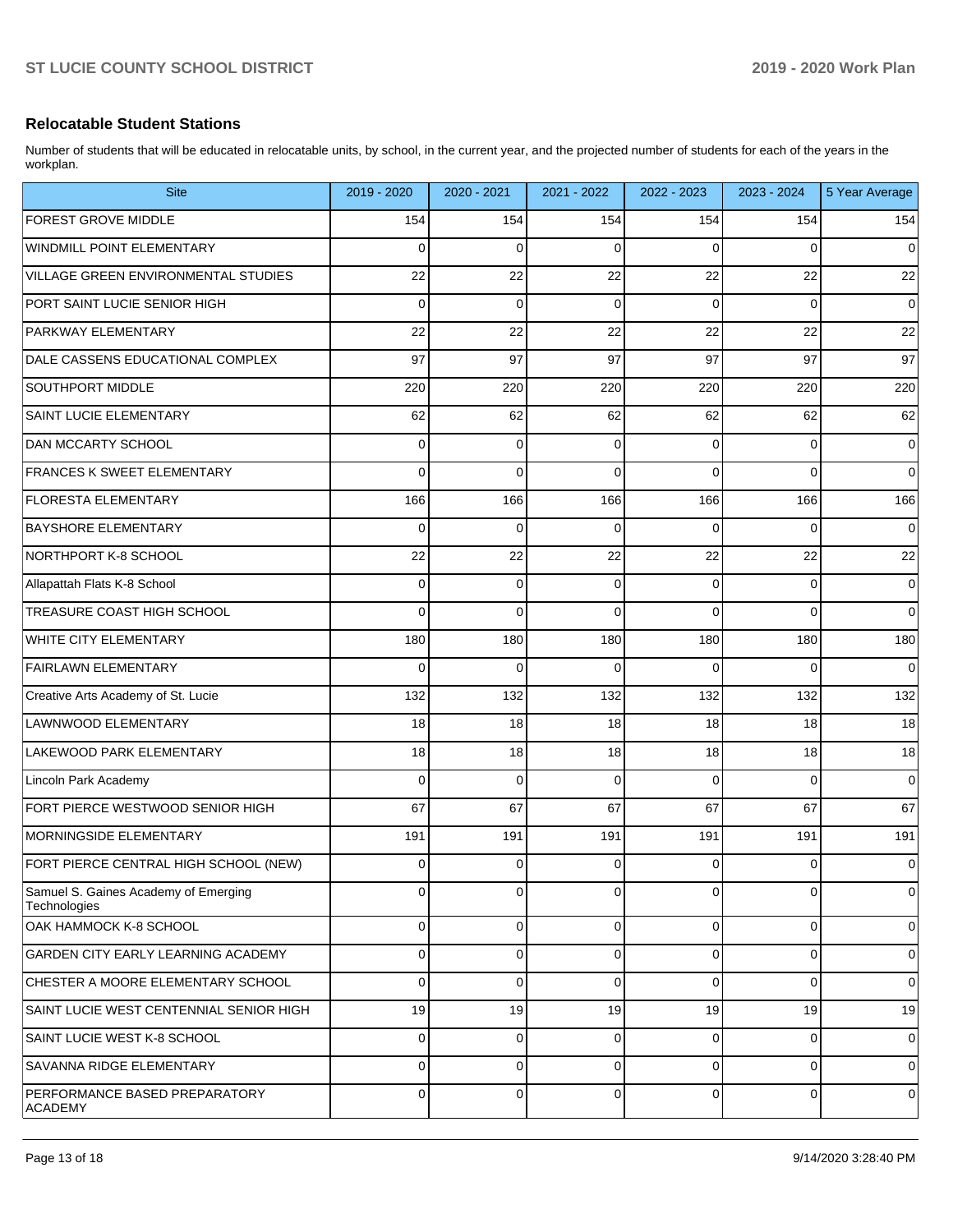| <b>IWEST GATE K-8 SCHOOL</b>                      |              |        | 01     |        |        | 0        |
|---------------------------------------------------|--------------|--------|--------|--------|--------|----------|
| <b>RIVERS EDGE ELEMENTARY</b>                     | 162          | 162    | 162    | 162    | 162    | 162      |
| <b>SOUTHERN OAKS MIDDLE</b>                       | 135          | 135    | 135    | 135    | 135    | 135      |
| WEATHERBEE ELEMENTARY                             |              |        | ΩI     |        |        | $\Omega$ |
| <b>IMARIPOSA ELEMENTARY</b>                       |              |        | ΩI     |        |        | 0        |
| MANATEE ACADEMY K-8                               | <sup>0</sup> |        | Οl     |        |        | $\Omega$ |
| Totals for ST LUCIE COUNTY SCHOOL DISTRICT        |              |        |        |        |        |          |
| Total students in relocatables by year.           | 1,687        | 1,687  | 1,687  | 1,687  | 1,687  | 1,687    |
| Total number of COFTE students projected by year. | 35,302       | 35,478 | 35,614 | 35,715 | 35,750 | 35,572   |
| Percent in relocatables by year.                  | 5 %          | 5 %    | 5 %    | 5 %    | 5 %    | 5 %      |

## **Leased Facilities Tracking**

Exising leased facilities and plans for the acquisition of leased facilities, including the number of classrooms and student stations, as reported in the educational plant survey, that are planned in that location at the end of the five year workplan.

| Location                                  | # of Leased<br>Classrooms 2019 -<br>2020 | <b>FISH Student</b><br><b>Stations</b> | Owner                                 | # of Leased<br>Classrooms 2023 -<br>2024 | <b>FISH Student</b><br><b>Stations</b> |
|-------------------------------------------|------------------------------------------|----------------------------------------|---------------------------------------|------------------------------------------|----------------------------------------|
| <b>WHITE CITY ELEMENTARY</b>              | $\Omega$                                 | ∩                                      |                                       | $\Omega$                                 |                                        |
| <b>FAIRLAWN ELEMENTARY</b>                | $\Omega$                                 | $\Omega$                               |                                       | 0                                        |                                        |
| Creative Arts Academy of St. Lucie        | $\Omega$                                 | $\Omega$                               |                                       | $\Omega$                                 |                                        |
| LAWNWOOD ELEMENTARY                       | $\Omega$                                 | $\Omega$                               |                                       | $\Omega$                                 |                                        |
| SAINT LUCIE ELEMENTARY                    | $\mathbf 0$                              | $\Omega$                               |                                       | $\Omega$                                 | U                                      |
| <b>DAN MCCARTY SCHOOL</b>                 | $\Omega$                                 | $\Omega$                               |                                       | 0                                        | o                                      |
| FRANCES K SWEET ELEMENTARY                | $\Omega$                                 | $\Omega$                               |                                       | $\Omega$                                 |                                        |
| <b>GARDEN CITY EARLY LEARNING ACADEMY</b> | $\Omega$                                 | $\Omega$                               |                                       | 0                                        |                                        |
| CHESTER A MOORE ELEMENTARY SCHOOL         | $\Omega$                                 | $\Omega$                               |                                       | $\Omega$                                 |                                        |
| Lincoln Park Academy                      | $\mathbf 0$                              | $\Omega$                               |                                       | 0                                        | 0                                      |
| FORT PIERCE WESTWOOD SENIOR HIGH          | $\Omega$                                 | $\Omega$                               |                                       | $\Omega$                                 | 0                                      |
| LAKEWOOD PARK ELEMENTARY                  | $\Omega$                                 |                                        | 0 School Board of<br>St. Lucie County | 0                                        |                                        |
| <b>FLORESTA ELEMENTARY</b>                | $\mathbf 0$                              |                                        |                                       | $\Omega$                                 |                                        |
| <b>BAYSHORE ELEMENTARY</b>                | $\Omega$                                 | $\Omega$                               |                                       | $\Omega$                                 |                                        |
| NORTHPORT K-8 SCHOOL                      | $\mathbf 0$                              | $\Omega$                               |                                       | $\Omega$                                 | ∩                                      |
| <b>WINDMILL POINT ELEMENTARY</b>          | $\Omega$                                 | $\Omega$                               |                                       | $\Omega$                                 |                                        |
| VILLAGE GREEN ENVIRONMENTAL STUDIES       | $\Omega$                                 | $\Omega$                               |                                       | 0                                        |                                        |
| PORT SAINT LUCIE SENIOR HIGH              | $\Omega$                                 | $\Omega$                               |                                       | 0                                        |                                        |
| <b>PARKWAY ELEMENTARY</b>                 | 0                                        | $\Omega$                               |                                       | 0                                        |                                        |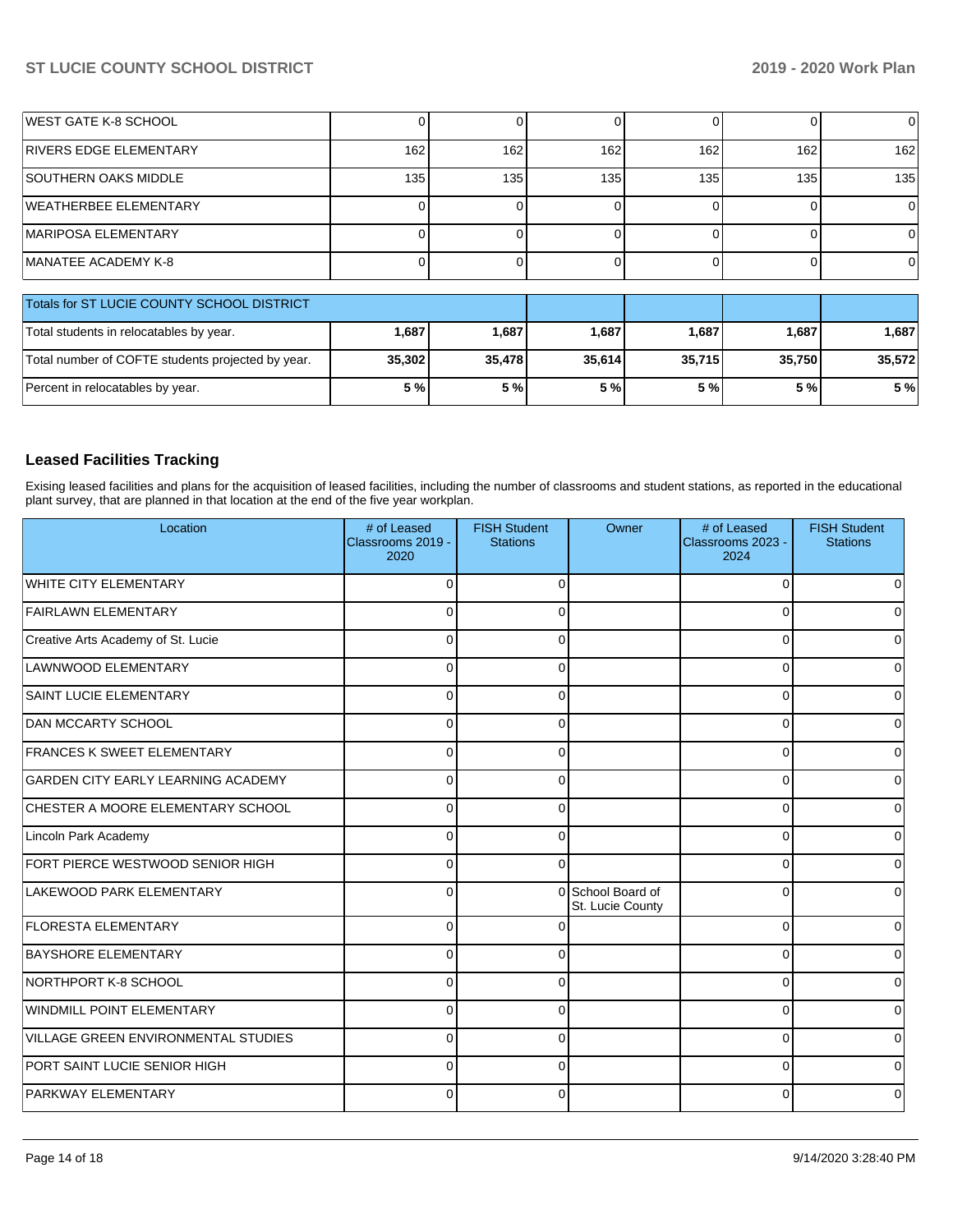| DALE CASSENS EDUCATIONAL COMPLEX                  | C        |          | 0        |  |
|---------------------------------------------------|----------|----------|----------|--|
| SOUTHPORT MIDDLE                                  | O        | O        | $\Omega$ |  |
| MARIPOSA ELEMENTARY                               | $\Omega$ | $\Omega$ | 0        |  |
| MANATEE ACADEMY K-8                               | $\Omega$ | 0        | 0        |  |
| <b>FOREST GROVE MIDDLE</b>                        | $\Omega$ | 0        | 0        |  |
| <b>RIVERS EDGE ELEMENTARY</b>                     | $\Omega$ | 0        | $\Omega$ |  |
| <b>SOUTHERN OAKS MIDDLE</b>                       |          | $\Omega$ | 0        |  |
| <b>WEATHERBEE ELEMENTARY</b>                      | $\Omega$ | O        | 0        |  |
| SAINT LUCIE WEST CENTENNIAL SENIOR HIGH           | C        |          | $\Omega$ |  |
| SAINT LUCIE WEST K-8 SCHOOL                       | $\Omega$ | O        | 0        |  |
| SAVANNA RIDGE ELEMENTARY                          | $\Omega$ | $\Omega$ | 0        |  |
| PERFORMANCE BASED PREPARATORY ACADEMY             | $\Omega$ | 0        | $\Omega$ |  |
| OAK HAMMOCK K-8 SCHOOL                            | C        | 0        | $\Omega$ |  |
| <b>TREASURE COAST HIGH SCHOOL</b>                 | 0        | 0        | $\Omega$ |  |
| <b>WEST GATE K-8 SCHOOL</b>                       | C        | 0        | $\Omega$ |  |
| FORT PIERCE CENTRAL HIGH SCHOOL (NEW)             | C        | ∩        | $\Omega$ |  |
| Samuel S. Gaines Academy of Emerging Technologies | C        |          | $\Omega$ |  |
| Allapattah Flats K-8 School                       | C        | $\Omega$ | 0        |  |
| MORNINGSIDE ELEMENTARY                            | C        | $\Omega$ | 0        |  |
|                                                   |          |          | 0        |  |

## **Failed Standard Relocatable Tracking**

Relocatable units currently reported by school, from FISH, and the number of relocatable units identified as 'Failed Standards'.

Nothing reported for this section.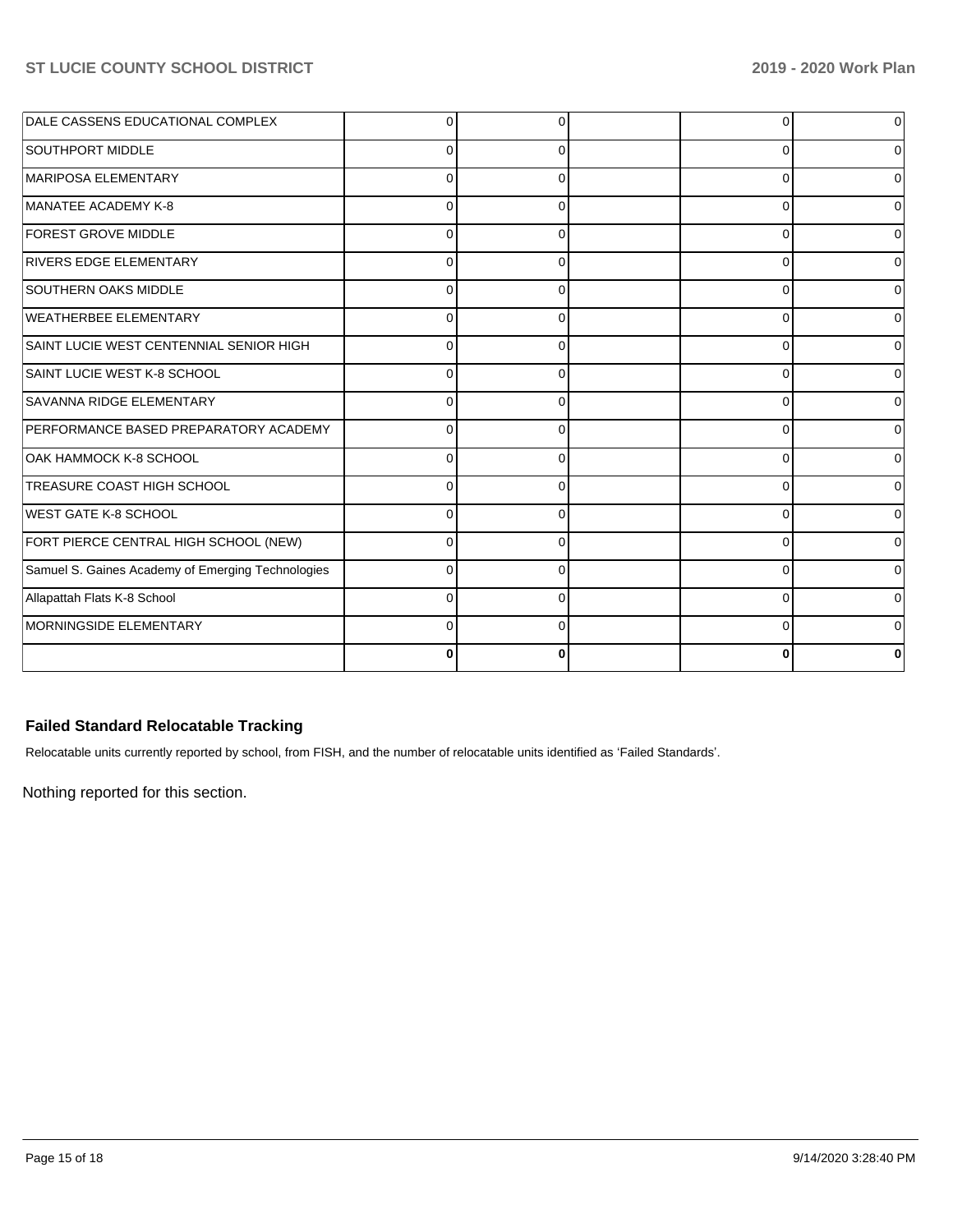# **Planning**

#### **Class Size Reduction Planning**

**Plans approved by the school board that reduce the need for permanent student stations such as acceptable school capacity levels, redistricting, busing, year-round schools, charter schools, magnet schools, public-private partnerships, multitrack scheduling, grade level organization, block scheduling, or other alternatives.**

 The St. Lucie County School District has a choice plan that allows us to use all schools in an attendance zone to the maximum program potential. A typical attendance zone may have five to eight schools of a particular grade level to allow parents to choose from the school. The students are assigned based upon available capacity. This allows us to use most of existing the capacity before constructing new schools. The District also has a magnet school program that allows us more fully utilize the capacity at the inter-city schools.

#### **School Closure Planning**

**Plans for the closure of any school, including plans for disposition of the facility or usage of facility space, and anticipated revenues.** 

No anticipated closing.

# **Long Range Planning**

#### **Ten-Year Maintenance**

District projects and locations regarding the projected need for major renovation, repair, and maintenance projects within the district in years 6-10 beyond the projects plans detailed in the five years covered by the work plan.

Nothing reported for this section.

#### **Ten-Year Capacity**

Schedule of capital outlay projects projected to ensure the availability of satisfactory student stations for the projected student enrollment in K-12 programs for the future 5 years beyond the 5-year district facilities work program.

Nothing reported for this section.

### **Ten-Year Planned Utilization**

Schedule of planned capital outlay projects identifying the standard grade groupings, capacities, and planned utilization rates of future educational facilities of the district for both permanent and relocatable facilities.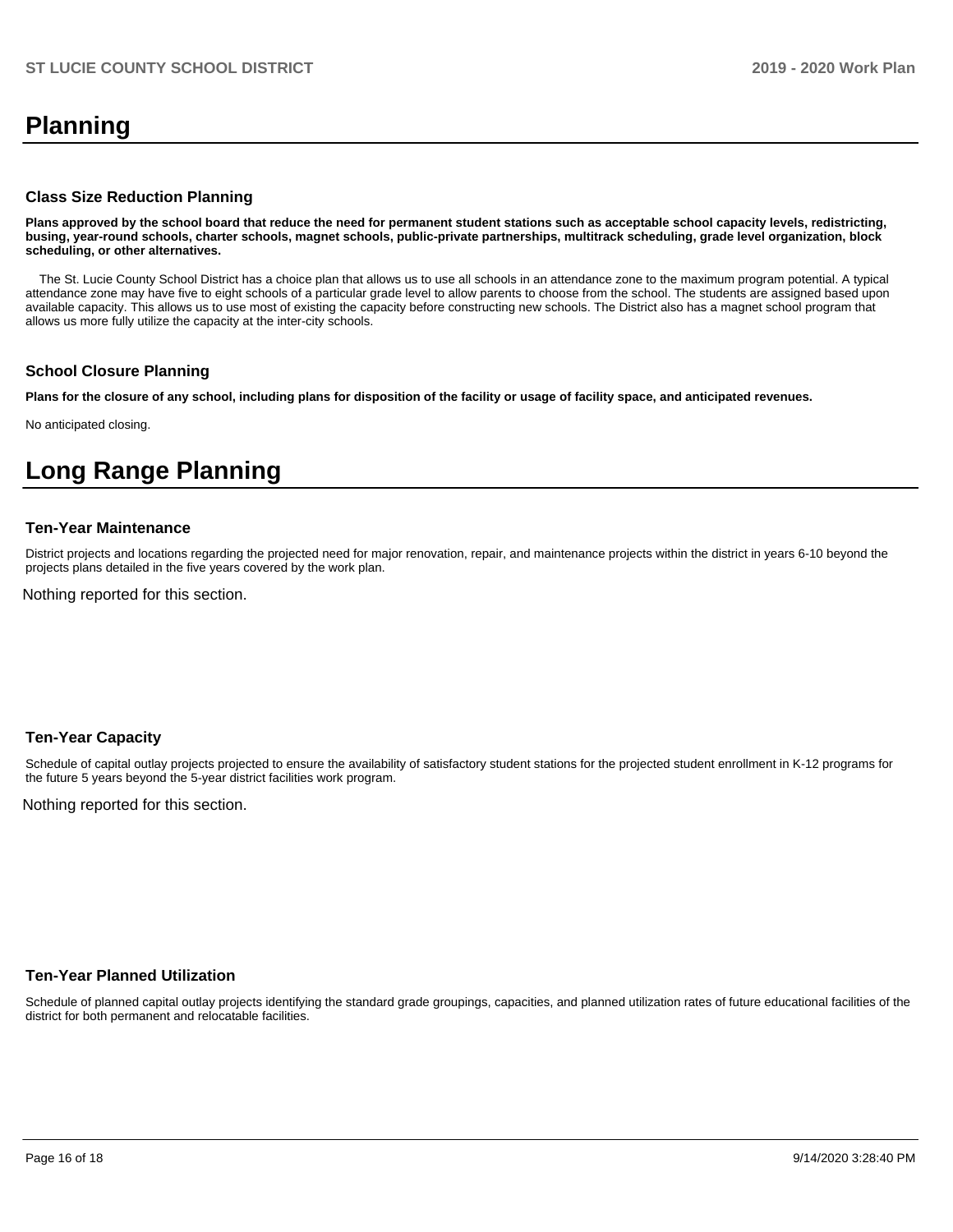| Grade Level Projections         | <b>FISH</b><br><b>Student</b><br><b>Stations</b> | Actual 2018 -<br><b>2019 FISH</b><br>Capacity | Actual<br>$2018 -$<br>2019<br><b>COFTE</b> | Actual 2018 - 2019<br><b>Utilization</b> | Actual 2019 - 2020 / 2028 - 2029 new<br>Student Capacity to be added/removed | Projected 2028<br>2029 COFTE | Projected 2028 -<br>2029 Utilization |
|---------------------------------|--------------------------------------------------|-----------------------------------------------|--------------------------------------------|------------------------------------------|------------------------------------------------------------------------------|------------------------------|--------------------------------------|
| Elementary - District<br>Totals | 13,882                                           | 13,882                                        | 10,719.61                                  | 77.22 %                                  | 960                                                                          | 12,645                       | 85.20 %                              |
| Middle - District Totals        | 21.914                                           | 19.717                                        | 14.084.78                                  | 71.44 %                                  | 480                                                                          | 17.063                       | 84.48 %                              |
| High - District Totals          | 12.444                                           | 11,765                                        | 10.060.24                                  | 85.51 %                                  | 500                                                                          | 11.982                       | 97.69%                               |
| Other - ESE, etc                | 2.003                                            | 500                                           | 253.98                                     | 50.80 %                                  |                                                                              | 245                          | 49.00 %                              |
|                                 | 50.243                                           | 45,864                                        | 35,118.61                                  | 76.57 %                                  | 1.940                                                                        | 41,935                       | 87.72 %                              |

**Combination schools are included with the middle schools for student stations, capacity, COFTE and utilization purposes because these facilities all have a 90% utilization factor. Use this space to explain or define the grade groupings for combination schools.** 

No comments to report.

#### **Ten-Year Infrastructure Planning**

**Proposed Location of Planned New, Remodeled, or New Additions to Facilities in 06 thru 10 out years (Section 28).**

Remodel/Modernize or rebuild FPWWHS to 2,500 student stations high school per approved facility list.

New K-8 school in southwest Port St. Lucie to accommodate growth in enrolment in that area.

Plans for closure of any school, including plans for disposition of the facility or usage of facility space, and anticipated revenues in the 06 thru 10 out **years (Section 29).**

None.

#### **Twenty-Year Maintenance**

District projects and locations regarding the projected need for major renovation, repair, and maintenance projects within the district in years 11-20 beyond the projects plans detailed in the five years covered by the work plan.

Nothing reported for this section.

#### **Twenty-Year Capacity**

Schedule of capital outlay projects projected to ensure the availability of satisfactory student stations for the projected student enrollment in K-12 programs for the future 11-20 years beyond the 5-year district facilities work program.

Nothing reported for this section.